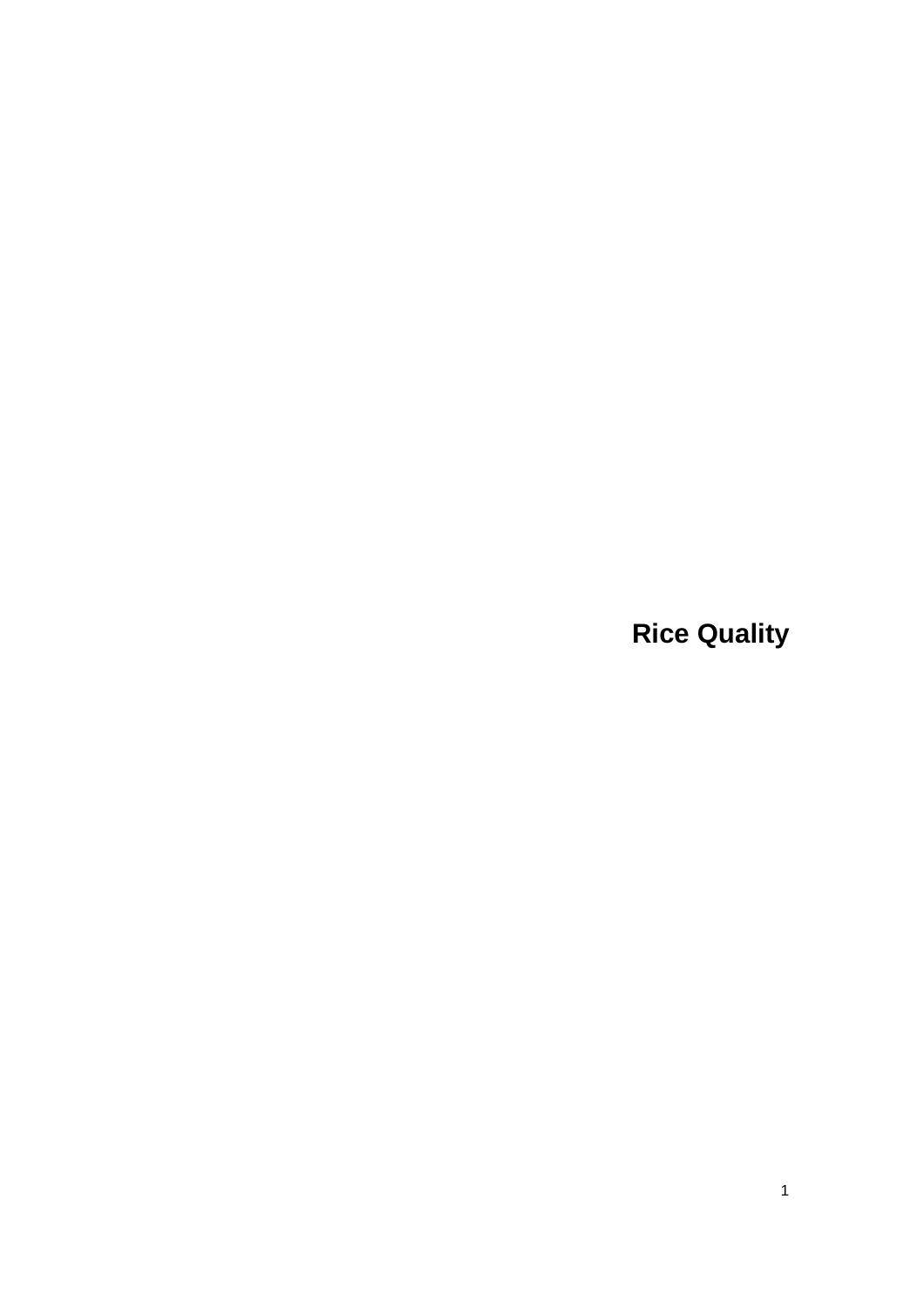# **Table Of Contents**

| PROCEDURES FOR MEASURING QUALITY OF PADDY GRAIN 6  |  |
|----------------------------------------------------|--|
| PROCEDURES FOR MEASURING QUALITY OF MILLED RICE7   |  |
|                                                    |  |
|                                                    |  |
| TESTING A RICE MILL FOR PERFORMANCE AND QUALITY 11 |  |
|                                                    |  |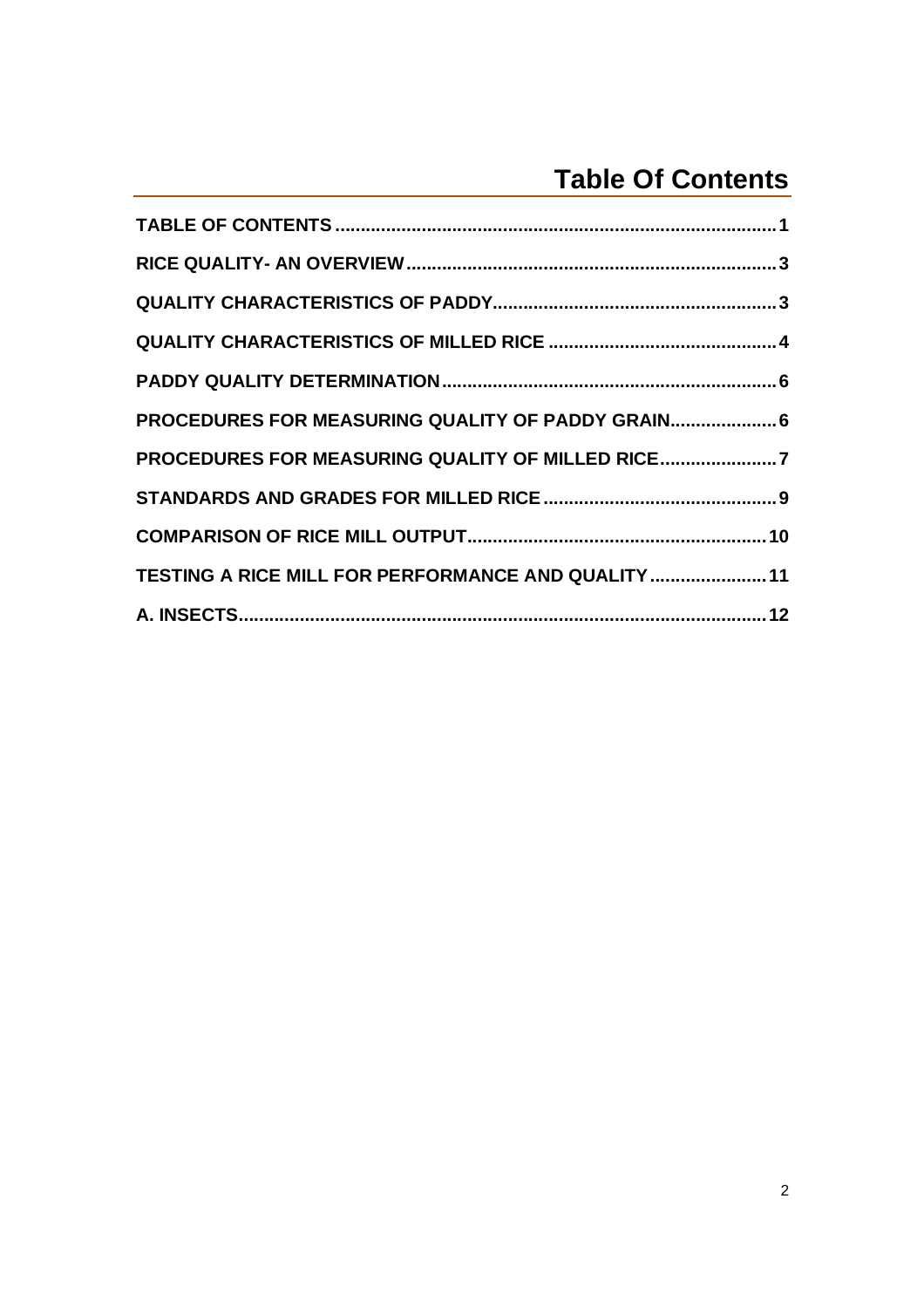# **Rice Quality- an overview**

This skills section examines the different factors that affect grain quality, and explains how to measure grain quality characteristics for both paddy and milled rice.

Quality of rice is not always easy to define as it depends on the consumer and the intended end use for the grain. All consumers want the best quality that they can afford. As countries reach self-sufficiency in rice production, the demand by the consumer for better quality rice has increased. Traditionally, plant breeders concentrated on breeding for high yields and pest resistance. Recently the trend has changed to incorporate preferred quality characteristics that increase the total economic value of rice. Grain quality is not just dependent on the variety of rice, but quality also depends on the crop production environment, harvesting, processing and milling systems.

The quality characteristics of paddy and milled rice can be considered separately.

## **Quality characteristics of paddy**

A number of interrelated features determine the quality of paddy. These are:

- Moisture content of paddy,
- Purity degree,
- Varietal purity,
- Cracked grains,
- Immature grains,
- Discolored/fermented grains and damaged grains.

These characteristics are determined by the environmental weather conditions during production, crop production practices, soil conditions, harvesting, and post harvest practices

## Moisture content

Moisture content has a marked influence on all aspects of paddy and rice quality and it is essential that paddy be milled at the proper moisture content to obtain the highest head rice yield. Paddy is at its optimum milling potential at moisture content of 14% wet weight basis. Grains with high moisture content are too soft to withstand hulling pressure which results in grain breakage and possibly pulverization of the grain. Grain that is too dry becomes brittle and has greater breakage. Moisture content and temperature during the drying process is also critical as it determines whether small fissures and/or full cracks are introduced into the grain structure.

## Degree of purity

Purity is related to the presence of dockage in the grain. Dockage refers to material other than paddy and includes chaff, stones, weed seeds, soil, rice straw, stalks, etc. These impurities generally come from the field or from the drying floor. Unclean paddy increases the time taken to clean and process the grain. Foreign matter in the grain reduces milling recoveries and the quality of rice and increases the wear and tear on milling machinery.

### Varietal Purity

A mixture of varieties causes difficulties at milling and usually results in reduced capacity, excessive breakage, lower milled rice recovery and reduced head rice. Different sizes and shaped grains make it more difficult to adjust hullers, whiteners and polishers to produce whole grains. This results in low initial husking efficiencies, a higher percentage of re-circulated paddy, non-uniform whitening, and lower grade of milled rice.

### Grain dimensions

Grain size and shape (length-width ratio) is a varietal property. Long slender grains normally have greater breakage than short, bold grains and consequently have a lower milled rice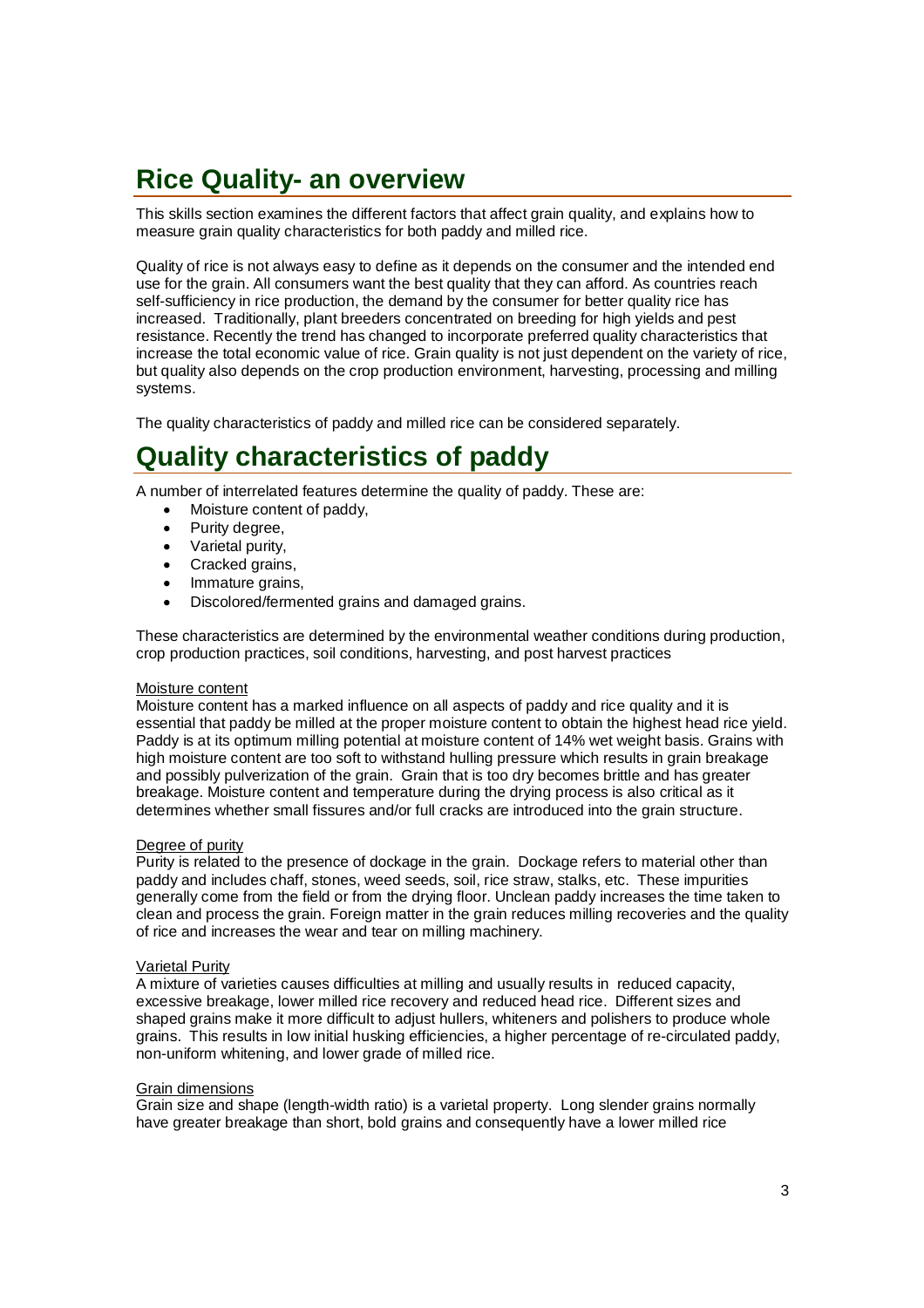recovery. The grain dimensions also dictate to some degree the type of milling equipment needed. For instance, the Japanese designed milling equipment may be better suited to shortbold , japonica grains whereas Thai made equipment will be more suitable for longer, slender grain types.

### Cracked grains

Overexposure of mature paddy to fluctuating temperature and moisture conditions leads to development of fissures and cracks in individual kernel. Cracks in the kernel are the most important factor contributing to rice breakage during milling. This results in reduces milled rice recovery and head rice yields.

### Immature grains

The amount of immature paddy grains in a sample has a major affect on head rice yield and quality. The immature rice kernels are very slender and chalky and this results in excessive production of bran, broken grains and brewer's rice. The optimal stage to harvest grain is at about 20-24% grain moisture or about 30 days after flowering. If the harvest is too late, many grains are lost through shattering or dry out and are cracked during threshing, which causes grain breakage during milling

### Damaged grains

Paddy deteriorates through biochemical change in the grain, the development of off-odors and changes in physical appearance. These types of damage are caused from water, insects, and heat exposure.

### Yellowing

Yellowing is caused by over-exposure of paddy to wet environmental conditions before it is dried. This results in a combination of microbiological and chemical activity that overheats the grain. These fermented grains frequently possess partly gelatinized starch cells and generally resist the pressures applied during grain milling. While the presence of fermented grain does not affect milling yields it does downgrade the quality of the milled rice because of the unattractive appearance.

Insect- or mold-damaged grains can be distinguished by the presence of black spots around the germ end of the brown rice kernel which are caused by the microorganisms, insects, or a combination. Mold damage in particular is increased by unfavorable weather conditions. In the process of milling, these black spots are only partly removed which consequently increases the presence of damaged grains.

# **Quality characteristics of milled rice**

The quality characteristics of milled rice are classified both physically, and chemically.

Review the following terms before reading about physical and chemical characteristics of milled rice:

- Paddy or rough rice = similar term for paddy, or rice retaining its husk after threshing
- Brown rice or husked rice = paddy from which the husk has been removed
- Milled rice = rice after milling which includes removing all or part of the bran and germ from the husked rice
- Head rice = milled rice with length greater or equal to three quarters of the average length of the whole kernel
- $\bullet$  Large brokens = milled rice with length less than three quarters but more than one quarter of the average length of the whole kernel
- Small brokens or "brewers rice"  $=$  milled rice with length less than one quarter of the average length of the whole kernel
- Whole kernel = milled rice grain without any broken parts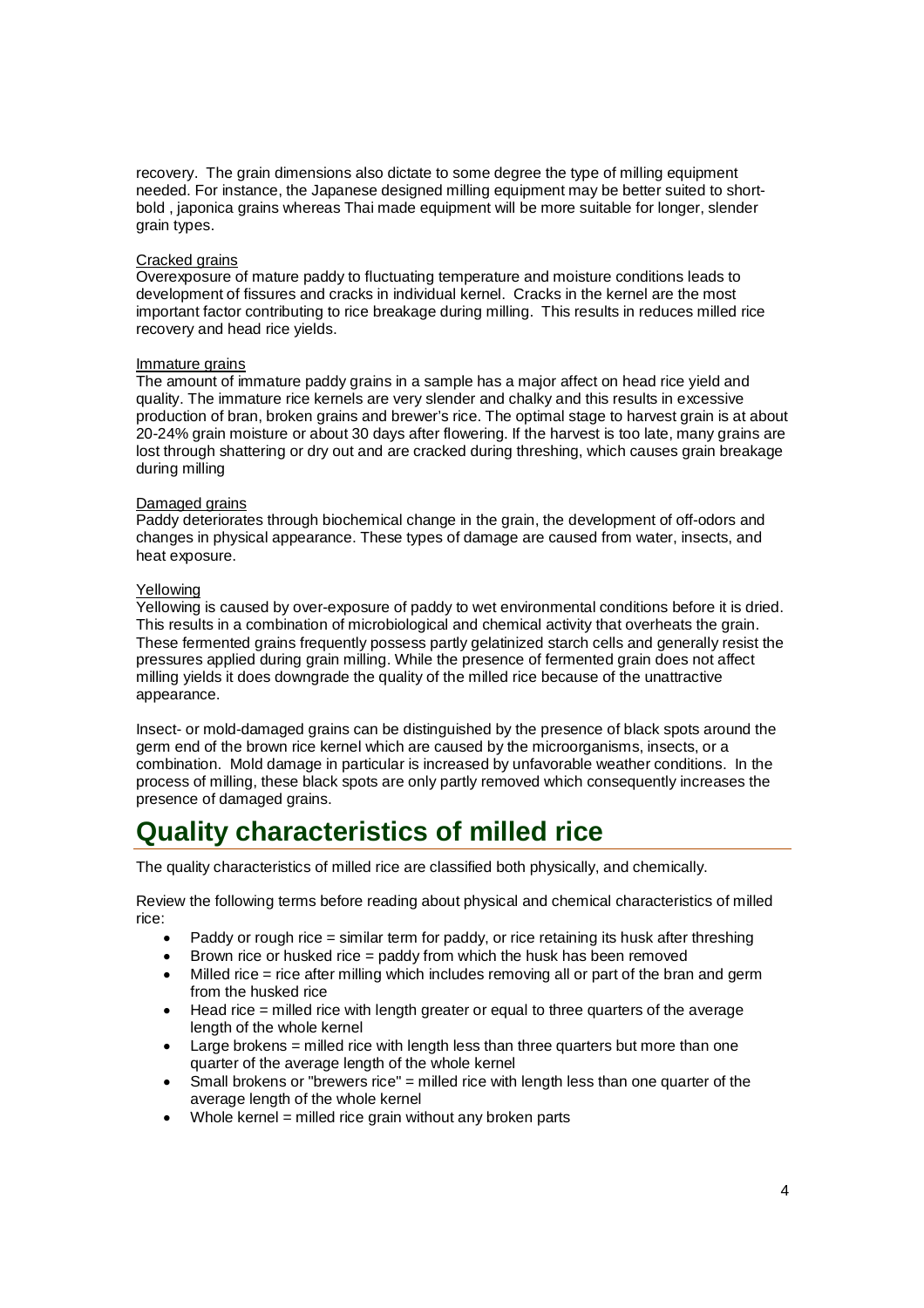- Milling recovery = percentage of milled rice (including brokens) obtained from a sample of paddy.
- Head rice recovery = percentage of head rice (excluding brokens) obtained from a sample of paddy.

## **Physical characteristics**

## Milling degree

The degree of milling is a measure of the percent bran removed from the brown rice kernel. Milling degree affects milling recovery and influences consumer acceptance. Apart from the amount of white rice recovered, milling degree influences the color and also the cooking behavior of rice. Unmilled brown rice absorbs water poorly and does not cook as quickly as milled rice. The water absorption rate improves progressively up to about 25% milling degree after which, there is very little effect.

## Head rice

"Head rice" or head rice percentage is the weight of head grain or whole kernels in the rice lot. Head rice normally includes broken kernels that are 75-80% of the whole kernel. High head rice yield is one of the most important criteria for measuring milled rice quality. Broken grain has normally only half of the value of head rice. The actual head rice percentage in a sample of milled rice will depend on both varietal characteristics (i.e. the potential head rice yield), production factors, and harvesting, drying and milling process. In general harvesting, drying, and milling can be responsible for some losses and damage to the grain.

### **Whiteness**

Whiteness is a combination of varietal physical characteristics and the degree of milling. In milling, the whitening and polishing greatly affect the whiteness of the grain. During whitening, the silver skin and the bran layer of the brown rice is removed. Polishing after whitening is carried out to improve the appearance of the white rice. During polishing some of the bran particles stick to the surface of the rice which polishes and gives a shinier appearance.

### **Chalkiness**

If part of the milled rice kernel is opaque rather than translucent, it is often characterized as "chalky". Chalkiness disappears upon cooking and has no effect on taste or aroma, however it downgrades milled rice. Excessive chalkiness is caused by interruption during the final stages of grain filling. Though chalkiness disappears upon cooking and has no direct effect on cooking and eating qualities, excessive chalkiness downgrades the quality and reduces milling recovery.

## **Chemical characteristics**

### Gelatinization temperature

The time required for cooking milled rice is determined by gelatinization temperature or GT. Environmental conditions, such as temperature during ripening, influence GT. A high ambient temperature during development results in starch with a higher GT. GT of milled rice is evaluate by determinining the Alkali spreading value. In many rice-growing countries, there is a distinct preference for rice with intermediate gelatinization temperature.

### Amylose content

Starch makes up about 90% of the dry matter content of milled rice. Starch is a polymer of glucose and amylose is a linear polymer of glucose. The amylose content of starches usually ranges from 15 to 35%. High amylose content rice shows high volume expansion (not necessarily elongation) and high degree of flakiness. High amylose grains cook dry, are less tender, and become hard upon cooling. In contrast, low-amylose rice cooks moist and sticky. Intermediate amylose rice are preferred in most rice-growing areas of the world, except where low-amylose japonicas are grown.

Based on amylose content, milled rice is classified in "amylose groups", as follows: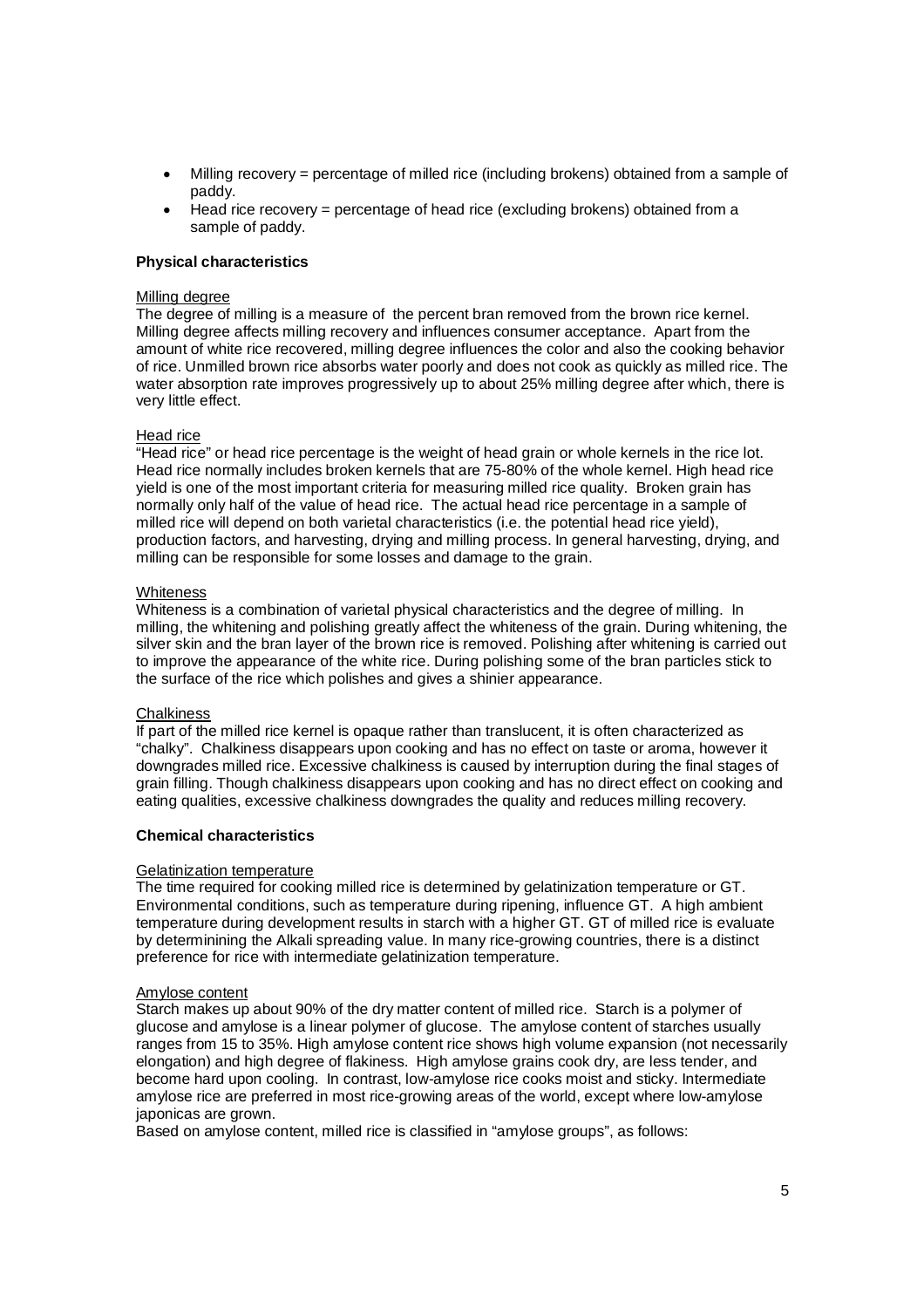- waxy (1-2% amylose),
- very low amylose content (2-9% amylose),
- low amylose content (10-20% amylose),
- intermediate amylose content (20-25% amylose) and
- high amylose content (25-33% amylose).

Amylose content of milled rice is determined by using the colorimetric iodine assay index method.

## Gel consistency

Gel consistency measures the tendency of the cooked rice to harden after cooling. Within the same amylose group, varieties with a softer gel consistency are preferred, and the cooked rice has a higher degree of tenderness. Harder gel consistency is associated with harder cooked rice and this feature is particularly evident in high-amylose rice. Hard cooked rice also tends to be less sticky. Gel consistency is determined by heating a small quantity of rice in a dilute alkali.

# **Paddy quality determination**

Collect two samples of approximately 500 grams of fresh paddy, and determine the following characteristics by following the procedures as outlines above. Use the sheet to record your findings

- Moisture content (oven method, and moisture meter)
- Grain dimensions (L/W ratio)
- Dockage-weeds
- Dockage-inert matter
- Insects (dead, alive)
- Cracked grains
- Unfilled or immature grains<br>• Discolored and damaged gr
- Discolored and damaged grains
- 1000 kernel weight

Sheet exercise 1. Quality of paddy or rough rice

| <b>Parameters</b>      | Sample 1                 |                           |     | Sample 2                 |                           |     |  |  |
|------------------------|--------------------------|---------------------------|-----|--------------------------|---------------------------|-----|--|--|
|                        | No.<br>grains<br>(start) | No.<br>grains<br>(finish) | (%) | No.<br>grains<br>(start) | No.<br>grains<br>(finish) | (%) |  |  |
| Moisture (oven)        |                          |                           |     |                          |                           |     |  |  |
| Moisture (meter)       |                          |                           |     |                          |                           |     |  |  |
| L/W ratio              |                          |                           |     |                          |                           |     |  |  |
| Dockage-weeds          |                          |                           |     |                          |                           |     |  |  |
| Dockage-inert          |                          |                           |     |                          |                           |     |  |  |
| Insects                |                          |                           |     |                          |                           |     |  |  |
| Cracked grains         |                          |                           |     |                          |                           |     |  |  |
| Immature grains        |                          |                           |     |                          |                           |     |  |  |
| Discolored/dama<br>ged |                          |                           |     |                          |                           |     |  |  |
| 1000 kernel wt.        |                          |                           |     |                          |                           |     |  |  |

# **Procedures for Measuring quality of paddy grain**

Crack Detector

Using the Paddy Crack Detector, count the number of cracked grains in a 100 grain sample then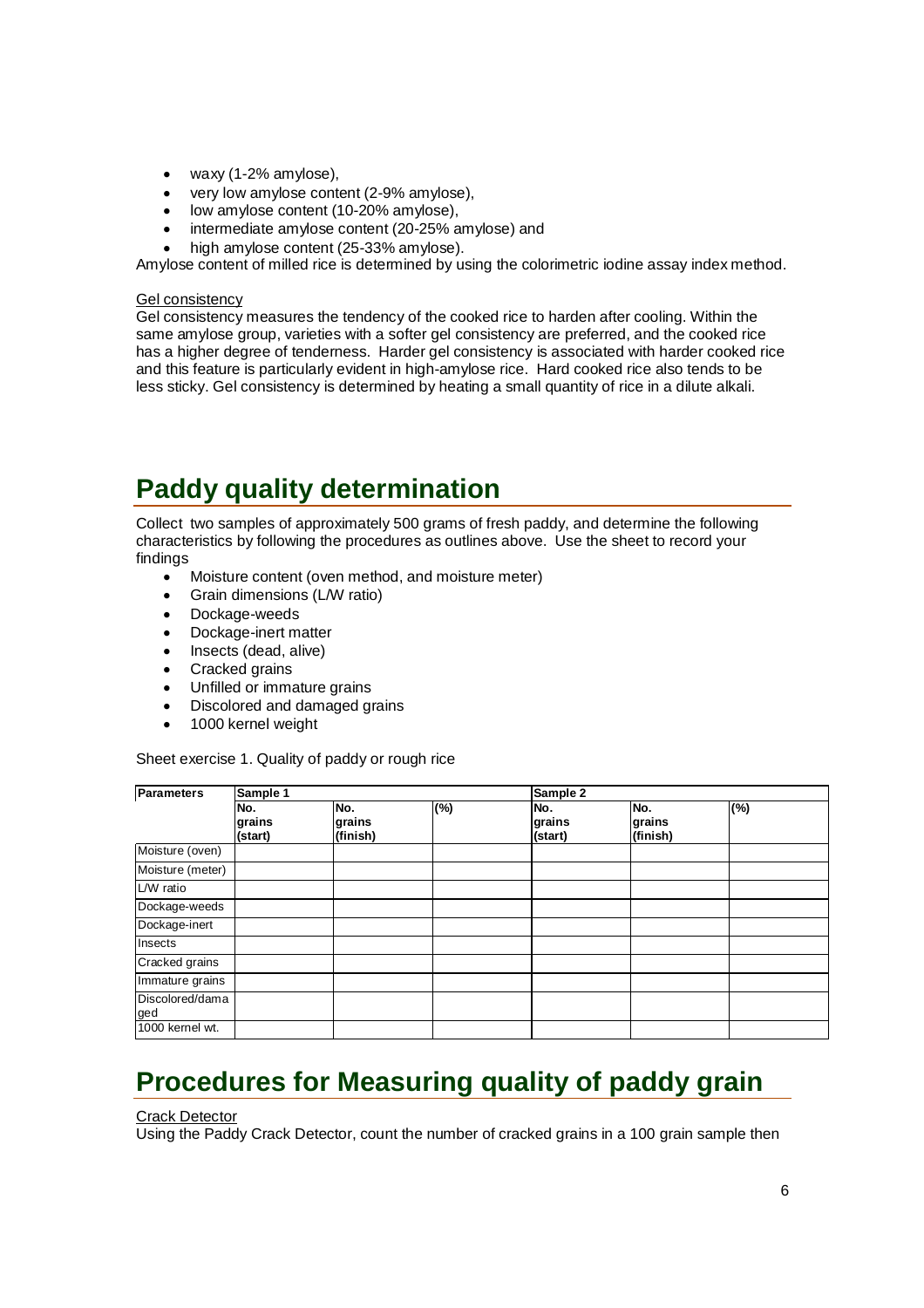compute the % cracked grains using the equation:

% Cracket grains = 
$$
\frac{Number\ of\ cracked\ grains}{100\ grains} \times 100
$$

**Grain Dimensions** 

Using a caliper or photographic enlarger, collect 20 paddy samples at random from each replicate and measure the dimensions to obtain the average length and width of the paddy grains. To obtain the paddy shape, the following equation can be used:

> Length to width ratio =  $\frac{Average \text{paddy length, mm}}{T}$ Average paddy width, mm (LW)

Paddy can classified based on International Organization for Standardization (ISO) for paddy

**Immature Grains** 

Select a 25 gm grain sample and select, segregate and weigh the immature grains in sample. Calculate the percentage immature grains in the sample using the formula:

> Wt. of immature grains x 100 % Immature grains = Total weight of samples

### Dockage in Paddy

Remove light foreign matter, stones, weed and seeds from a 100gm sample. Obtain the total weight then compute the dockage percentage as follows:

> Wt. of dockage % Dockage = x 100 Total wt. of sample

1000 Kernel Weight

Determined by counting and weigh 1,000 grains (paddy).

## **Procedures for Measuring quality of milled rice**

#### Milling degree

Milling degree is computed based on the amount of bran removed from the brown rice. To obtain the weight of brown rice, dehull the paddy samples using the Laboratory Huller. Estimate the percent milling degree using the following equation:

> Wt of milled rice  $x$  100 % Milling degree = Wt of brown rice

Milling recovery

Using the Abrasive Whitener, mill the dehulled samples. Compute milling recovery by dividing the weight of milled rice recovered by the weight of the paddy sample, as follows:

% Milling recovery = 
$$
\frac{Wt \text{ of milled rice}}{Wt \text{ of sample used}} \times 100
$$

Dockage in Milled Rice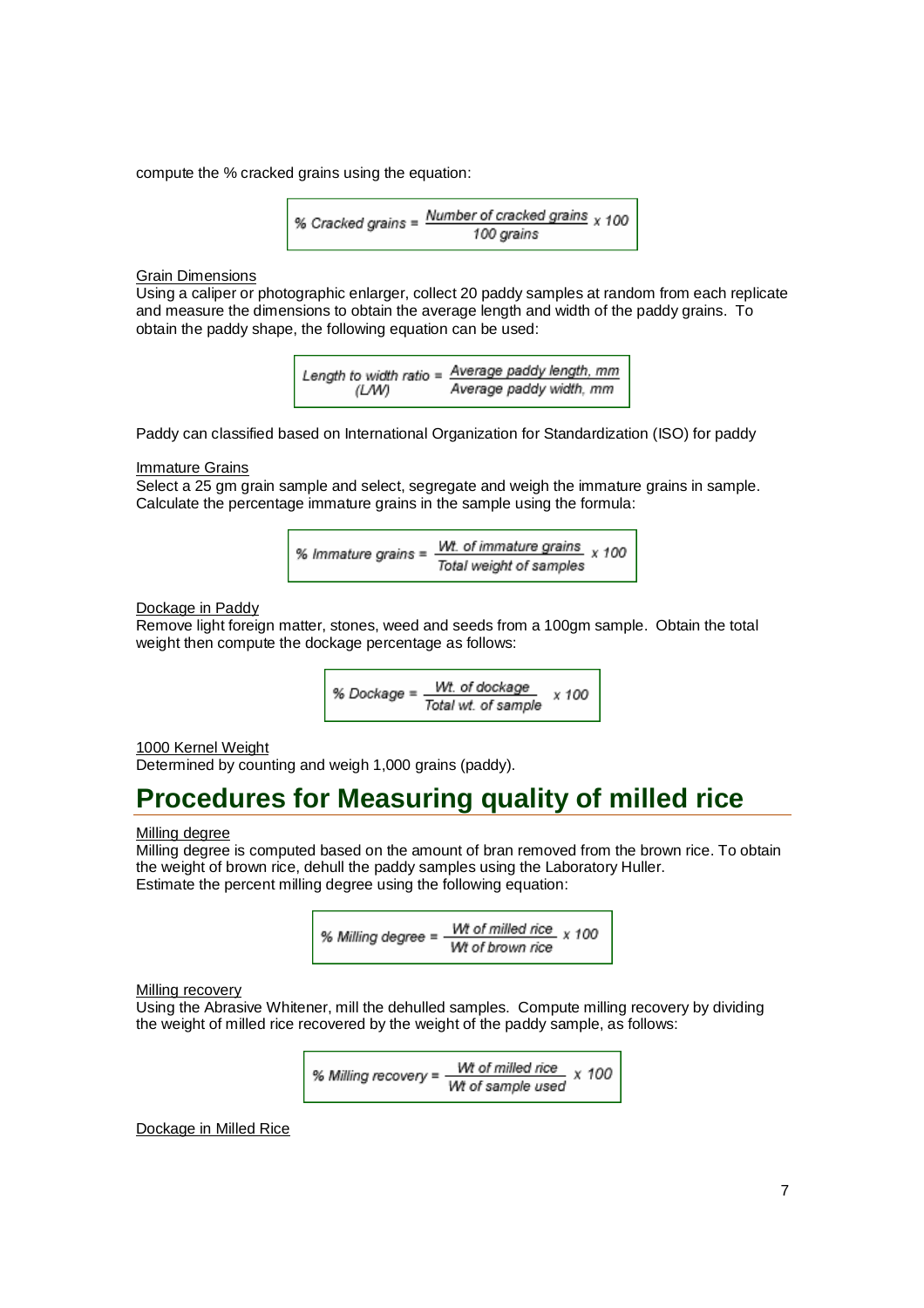Select, segregate and weigh the foreign matter. Record the number of unhulled grains collected from the sample. Determine the percentage of dockage of milled rice using the equation:

% Dockage (mr) = 
$$
\frac{Wt \text{. of clockwise}}{Total wt \text{. of milled rice}} \times 100
$$

Broken grain

Using the Grain Grader, separate the broken grain from the whole grains. Compute the percentage of the head rice and brokens using the following equations:

% Head rice = 
$$
\frac{Wt \text{ of whole grains}}{Wt \text{ of paddy samples}} \times 100
$$
\n% Brooks = 
$$
\frac{Wt \text{ of broken grains}}{Wt \text{ of paddy samples}} \times 100
$$

### **Chalkiness**

A visual rating of the chalky proportion of the grain is used to measure chalkiness based on the standard Evaluation System SES scale presented below:

| <b>Scale</b> | % area of chalkiness |
|--------------|----------------------|
|              | lless than 10        |
| 15           | $10 - 20$            |
| Ι9           | Imore than 20        |

Select, segregate and weigh the chalky grains (SES Scale 9). Determine the % chalky grain using the equation:

% Chalky grain = 
$$
\frac{Wt \text{ of chalky grains}}{Wt \text{ of milled rice}} \times 100
$$

## **Whiteness**

Measure the grain whiteness using the Whiteness Meter. Separate and weigh yellow-fermented grains. Calculate the percentage of yellow/fermented grains using the formula:

% Yellow grains = 
$$
\frac{Wt. yellow grains}{Total wt. of milled rice} \times 100
$$

Grain Shape

Follow the procedure of determining grain shape of paddy. Based on the length to width ratio, the shape of the milled rice will be determined. L/W ration is given by:

| $LW$ ratio = | Average length of rice, mm |
|--------------|----------------------------|
|              | Average width of rice, mm  |

The ISO Classification is as follows:

| Scale | Shape       | L/W ratio        |
|-------|-------------|------------------|
|       | Slender     | Over 3.0         |
| l3    | Medium      | $2.1 - 3.0$      |
| 5     | <b>Bold</b> | $-2.0$<br>$-1.1$ |
| 19    | Round       | 1.0 or less      |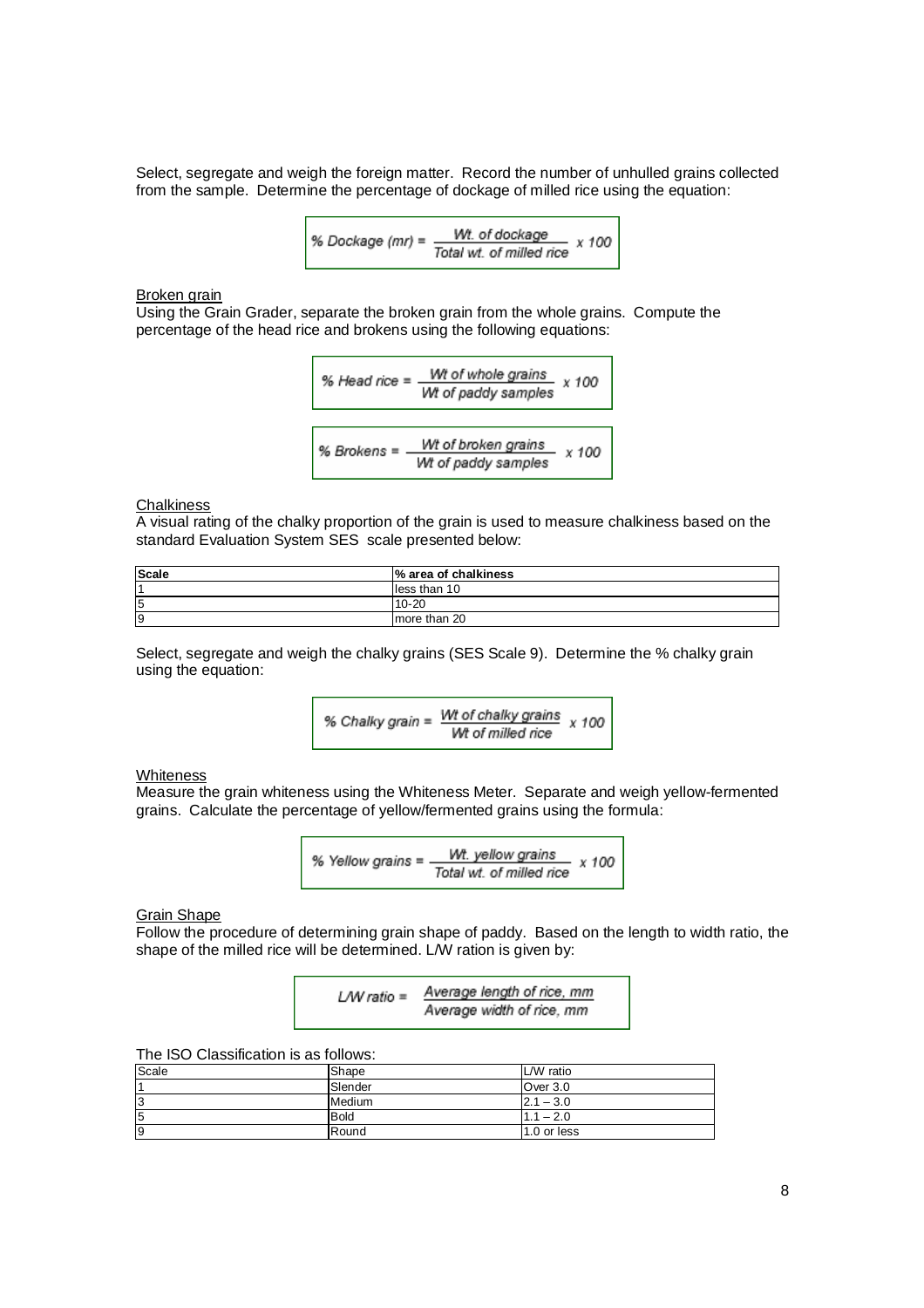### 1000 grain weight Count and weigh 1,000 whole grains.

### Amylose content.

Select twenty grains and ground them in a Cyclone Mill. Amylose content is analyzed using the simplified iodine colorimetric procedure. Samples are categorized into low, intermediate and high based on the following grouping:

| Category         | %Amylose Content |
|------------------|------------------|
| Waxy             | $1 - 2$          |
| Very low amylose | $2-9$            |
| Low              | $10 - 20$        |
| Intermediate     | $20 - 25$        |
| High             | 25-30            |

### Gelatinization temperature (GT)

GT is measured by determining the alkali-spreading value for which the alkali digestibility test is employed. Grains are soaked in 1.7% KOH and incubated in a 30oC oven for 23 hours. Measurement ranges are based on the following: Gelatinization temperature is estimated by the extent of alkali spreading and clearing of milled rice soaked in 1.7% KOH at room temperature or at 39oC for 23 hours. The degree of spreading is measured using a seven-point scale as follows:

- 1. grain not affected
- 2. grain swollen,
- 3. grain swollen, collar incomplete and narrow,
- 4. grain swollen, collar complete and wide,
- 5. grain split or segmented, collar complete and wide,
- 6. grain dispersed, merging with collar; and
- 7. grain completely dispersed and intermingled.

| Category     | Temp ranges (°C) Alkali Spreading | Value   |
|--------------|-----------------------------------|---------|
| Low          | 55-69                             | 6-7     |
| Intermediate | 70-74                             | 4-5     |
| High         | 75-79                             | $2 - 3$ |

### Gel consistency

Select from two to 10 grains and ground separately in the Wig-L Bug. Gel consistency is measured by the cold gel in a horizontally-held test tube, for one hour. Measurement ranges and category are as follows:

| Category    | Consistency, mm |
|-------------|-----------------|
| Soft        | 61-100          |
| Medium      | $41 - 60$       |
| <b>Hard</b> | $26 - 40$       |

## **Standards and grades for milled rice**

Standards can be defined as a quantitative way by which we measure and compare certain quality characteristics. This measured comparison of recognizable quality characteristics can described as 'grading'.

To date, there are few universally accepted international standards for paddy and milled rice. This is primarily due to a differences in emphasis on the importance of grading paddy and milled rice quality among countries. However, national standards exist and are being used as a marketing basis. As an example, the table shows national standards for milled rice in the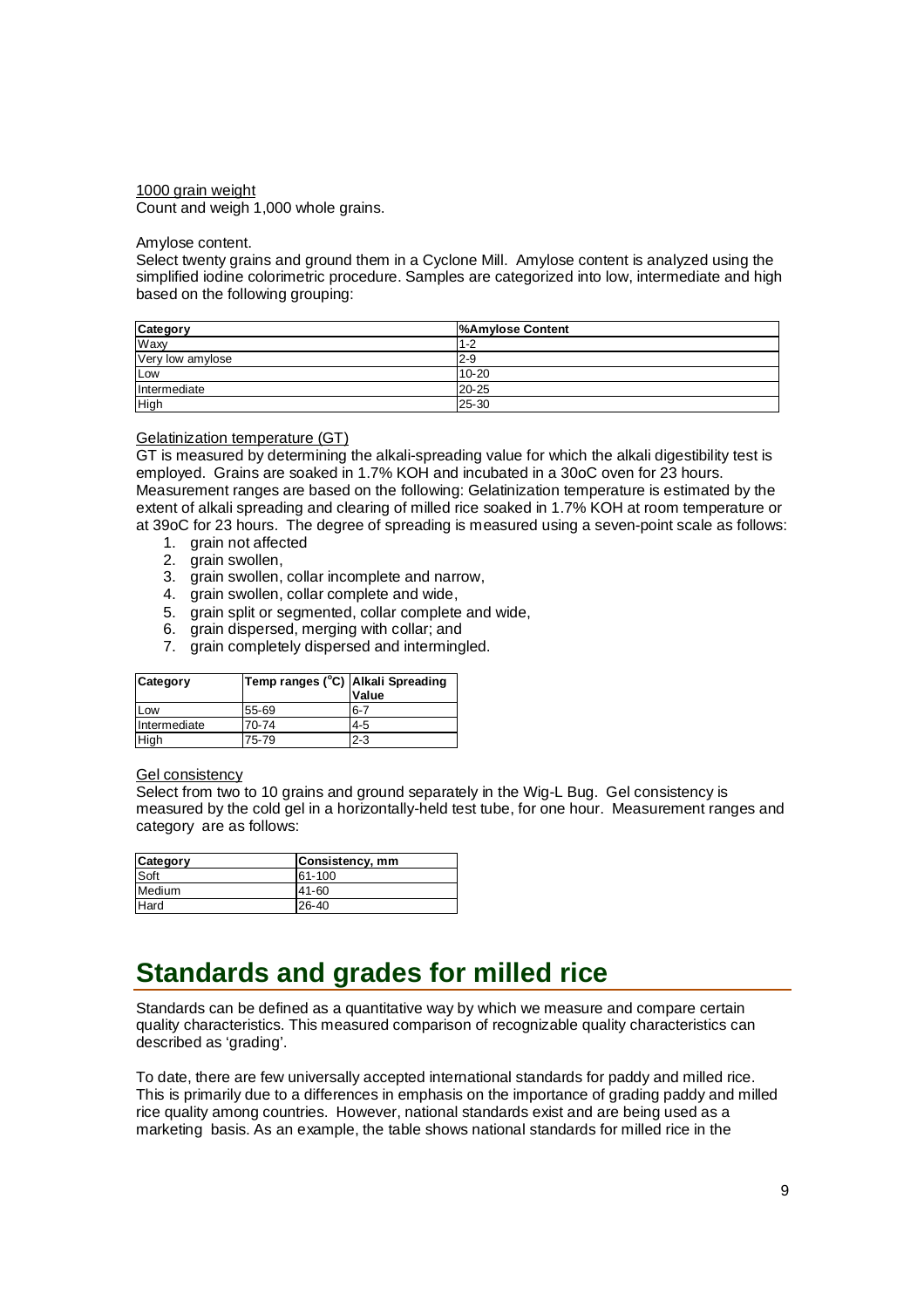## Philippines.

| <b>Grade Specifications</b>            | <b>GRADE</b> |         |         |         |  |  |  |
|----------------------------------------|--------------|---------|---------|---------|--|--|--|
|                                        | Premium      | Grade 1 | Grade 2 | Grade 3 |  |  |  |
| Head rice (min %)                      |              |         |         |         |  |  |  |
| Brokens (max %)                        |              |         |         |         |  |  |  |
| Brewers (max %)                        |              |         |         |         |  |  |  |
| Defectives:                            |              |         |         |         |  |  |  |
| Damaged grains, max %<br>٠             | 0            | 0.25    | 0.50    | 2.00    |  |  |  |
| Discolored grains, max %<br>٠          | 0.50         | 2.00    | 4.00    | 8.00    |  |  |  |
| Chalky and immature grains, max %<br>٠ | 2.00         | 5.00    | 10.00   | 15.00   |  |  |  |
| Red grains, max %<br>٠                 | ۵            | 0.25    | 0.50    | 2.00    |  |  |  |
| Red streaked grains, max%<br>٠         | 1.00         | 3.00    | 5.00    | 10.00   |  |  |  |
| Foreign matter (max %)                 | Ω            | 0.10    | 0.20    | 0.50    |  |  |  |
| Paddy (max no./kg)                     |              | 8       | 10      | 15      |  |  |  |
| Moisture content (max %)               | 14.00        | 14.00   | 14.00   | 14.00   |  |  |  |

Quality standards for milled rice in Philippines (National Food Authority)

In general, grading factors for paddy are (1) purity, (2) foreign matter, (3) defectives and (4) moisture content. For milled rice, the characteristics considered for grading are (1) head rice, brokens and brewers percentages (2)defectives, (3) foreign matter, (4) presence of paddy and (5) moisture content.

Objectives of establishing standards and grades

- 1. to ensure only edible rice reaches the consumer;
- 2. to improve postharvest practices so as to eliminate or reduce waste;
- 3. to improve agronomic practices to increase farm yields;
- 4. to improve processing practices for better milling recoveries and for market expansion and
- 5. to protect consumers from price/quality manipulation.

In relation to the first objective, the characteristics such as moisture content, foreign material, seeds and discolored (damaged) grains are important considerations in assuring that only edible rice reaches the consumers. By setting standards for degree of milling, broken rice content, moisture and damaged grains, the second objective is addressed. Better threshing and drying, and improved storage facilities are expected to emerge to meet the required standard. The third objective provides incentives to the farmer/agricultural scientist to optimize production by considering standards for chalkiness, varietal purity, foreign seeds, immature grains and red rice. The fourth objective provides a measure of the miller's success in delivering high milling recovery and allowing the market expansion. Characteristics considered are standards for degree of milling, broken rice, paddy kernels and foreign matters. Finally, standards which clearly identify to consumers the true value of their purchases will provide the protection required against the possibility of unfair trading practices.

# **Comparison of rice mill output**

Select a homogenous sample of paddy and run trials with different husking/whitening/polishing equipments, such as Satake abrasive mill, an Engleberg Rice Mill, a one-pass rubber roll mill. Input results using the sheet. Make a comparative analysis of the results obtained.

- Moisture content
- Head rice percentage
- **Brokens**
- **Chalkiness**
- **Whiteness**
- Milling degree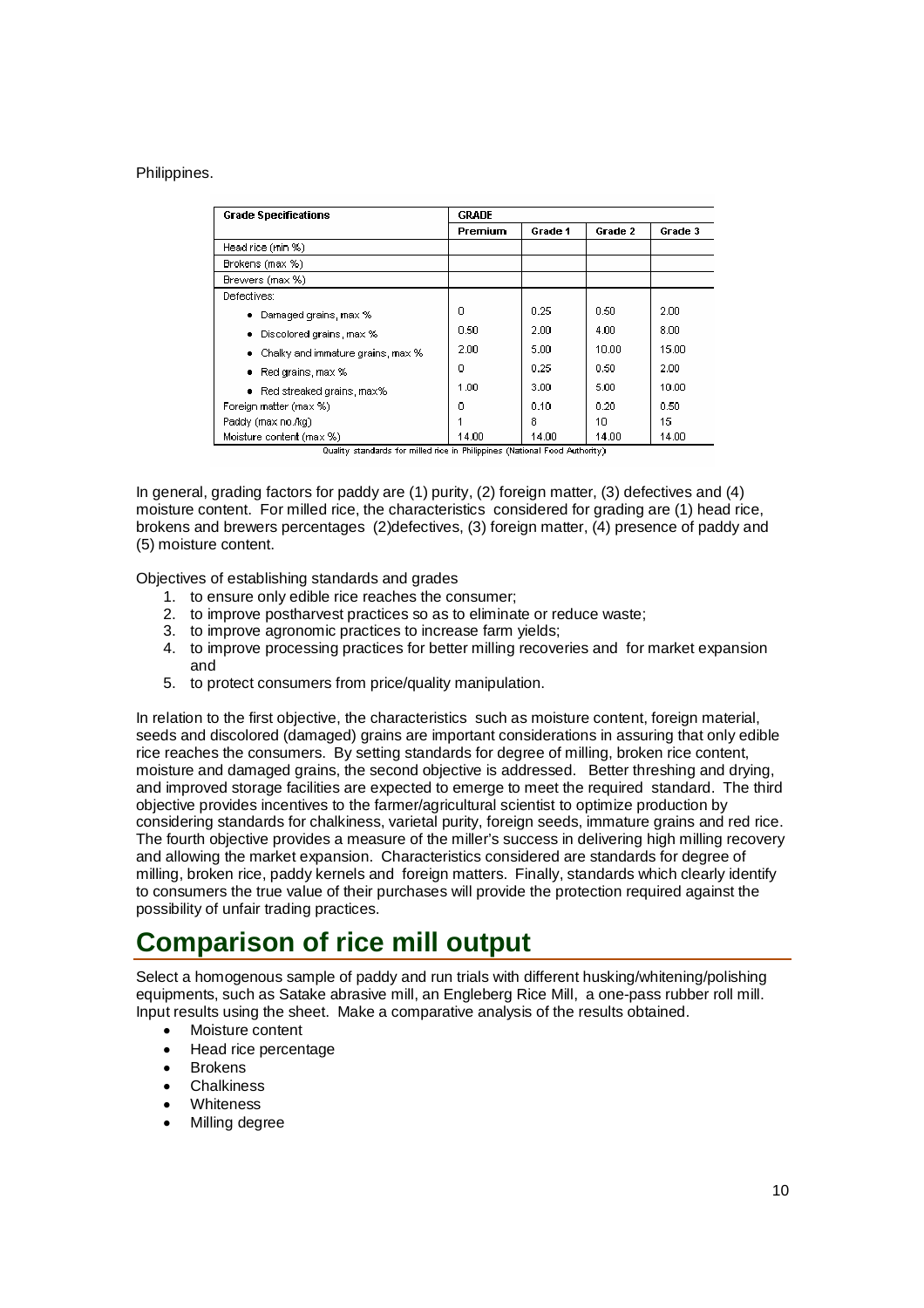• Heat damaged/discolored grains

## Quality of milled rice

| <b>Parameters</b> | Sample 1                 |                           |     | Sample 2                 |                           |     |  |  |
|-------------------|--------------------------|---------------------------|-----|--------------------------|---------------------------|-----|--|--|
|                   | No.<br>grains<br>(start) | No.<br>grains<br>(finish) | (%) | No.<br>grains<br>(start) | No.<br>grains<br>(finish) | (%) |  |  |
| Moisture content  |                          |                           |     |                          |                           |     |  |  |
| Head rice         |                          |                           |     |                          |                           |     |  |  |
| <b>Broken</b>     |                          |                           |     |                          |                           |     |  |  |
| Chalkiness        |                          |                           |     |                          |                           |     |  |  |
| Whiteness         |                          |                           |     |                          |                           |     |  |  |
| Milling degree    |                          |                           |     |                          |                           |     |  |  |
| Discolored grains |                          |                           |     |                          |                           |     |  |  |

Grade the milled rice samples based on the National standards of milled rice in the Philippines. Take recommendations on improving the paddy and rice grade.

# **Testing a Rice mill for performance and quality**

Visit a rice mill and sample the paddy before milling, brown rice after husking and the milled grain after processing. At the same time, monitor the performance of the rice mill by collecting the outputs from all of the outlets from the mill over a given time period.

The following samples need to be collected and weighed at the rice mill

- Head rice
- Course brokens
- Fine brokens
- Brewers rice
- Course bran
- Fine bran ("meal")
- Husk

## **Time**

Samples will be collected for 10 minutes from each outlet. An open woven bag will be necessary to collect the husk.

## **Weighing**

Use the miller's scales

## **Sub-sampling**

Sub samples will be taken from each of the outlets so that they can be analyzed in the laboratory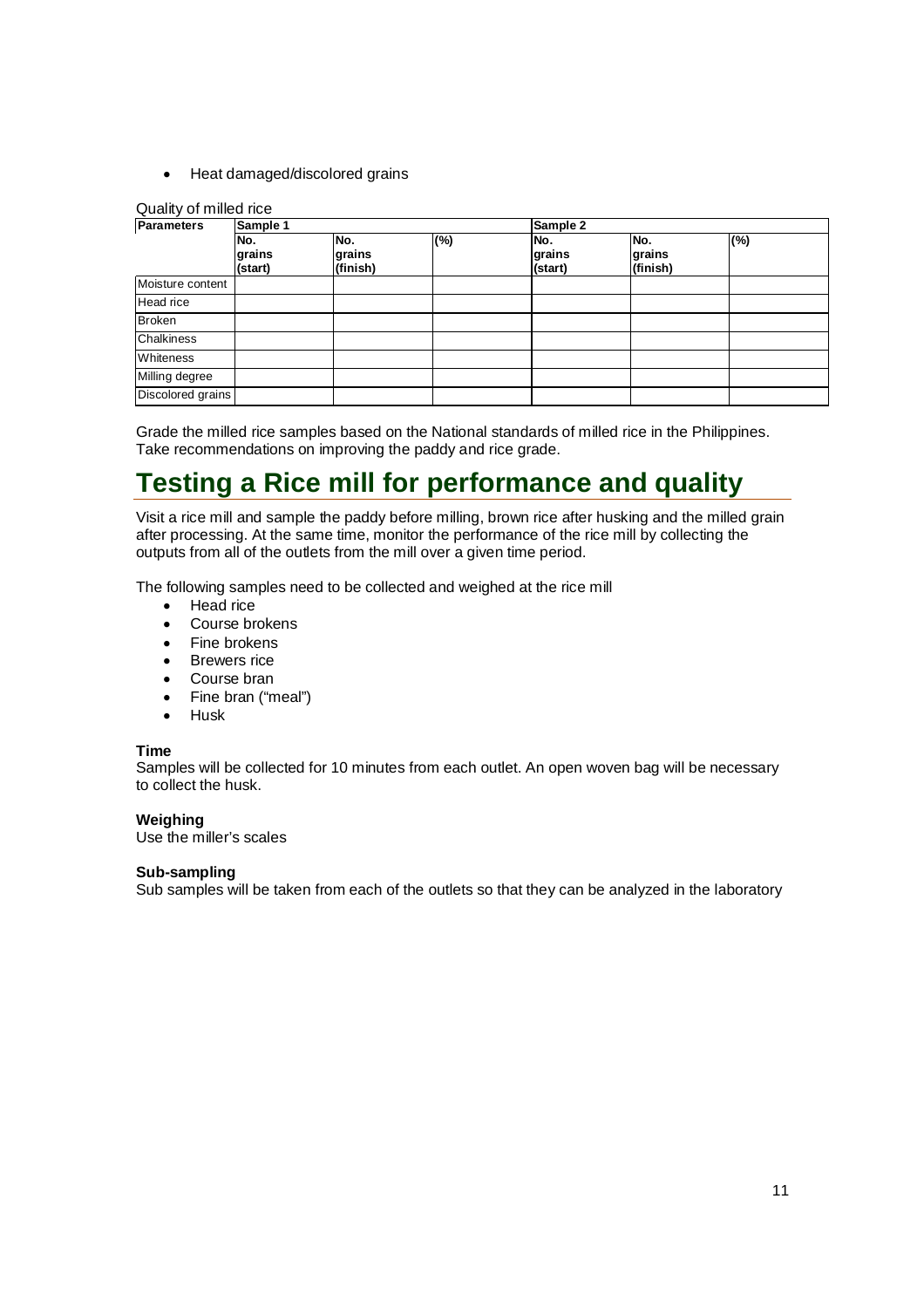## Sheet 1

|                                                                                                                                               |        |    |   | Rice mill performance |    |   |        |    |
|-----------------------------------------------------------------------------------------------------------------------------------------------|--------|----|---|-----------------------|----|---|--------|----|
| Date<br>Name<br>Address<br>Other data<br>Replace rollers (tons)<br>Reface stones (tons)<br>Fuel consumption (I/hr)<br>Storage capacity (tons) |        |    |   |                       |    |   |        |    |
|                                                                                                                                               | Test 1 |    |   | Test 2                |    |   | Test 3 |    |
|                                                                                                                                               | Time   | kg | % | Time                  | kg | % | Time   | kg |
| Moisture content                                                                                                                              |        |    |   |                       |    |   |        |    |
|                                                                                                                                               |        |    |   |                       |    |   |        |    |

| Moisture content |  |  |  |  |  |
|------------------|--|--|--|--|--|
| Head rice        |  |  |  |  |  |
| Large broken     |  |  |  |  |  |
| Medium broken    |  |  |  |  |  |
| Small broken     |  |  |  |  |  |
| Chips (brewers)  |  |  |  |  |  |
| Bran             |  |  |  |  |  |
| Husk             |  |  |  |  |  |
|                  |  |  |  |  |  |

Sampling times. Sampling times will depend on the capacity of the mill. A good benchmark is to collect from each outlet for at least 10 minutes.

Expected outputs. A good quality mill will produce 55% head rice, 15% brokens, 10% bran and 20% husk, all on % paddy weight basis

Sampling outputs. Collect a grain sample from the paddy, brown rice and from all stages of the process. Check the list.

| <b>Sample</b> | Collect (yes) | <b>Sample</b>  | Collect (yes) |
|---------------|---------------|----------------|---------------|
| Paddy         |               | Head rice      |               |
| Brown rice    |               | Large broken   |               |
| Ist whitener  |               | Medium         |               |
| 2nd whitener  |               | ISmall         |               |
| Polisher      |               | <b>Brewers</b> |               |
| <b>Bran</b>   |               | <b>Husk</b>    |               |

Make an assessment of where in the rice mill improvements could be made to improve the milling output.

 $\overline{\%}$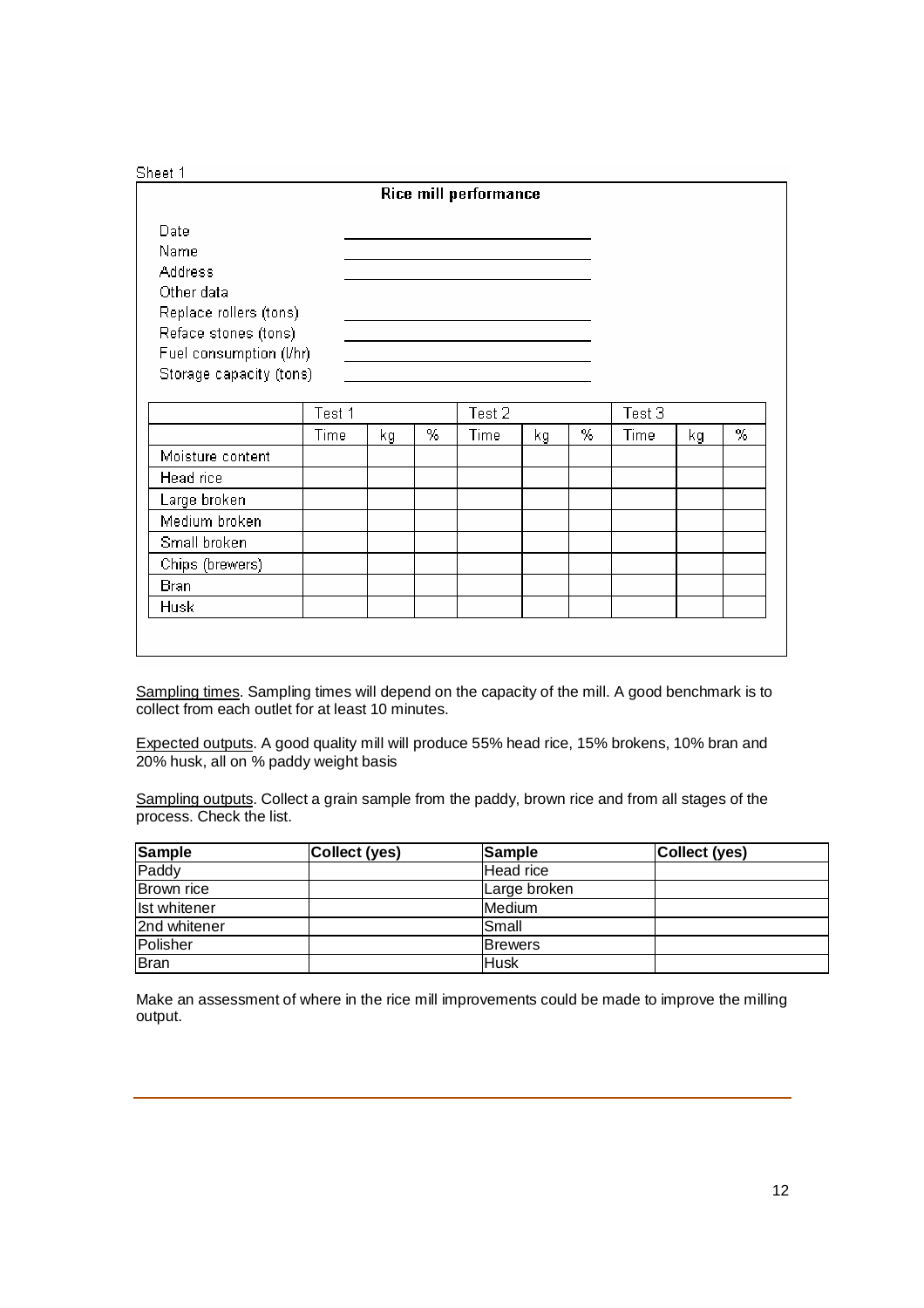# **A. Insects**

Insects in stored rice can be classified into four groups according to their feeding habits namely internal feeders, external feeders and scavengers.

## **1. Internal Feeders**

These are insects whose larvae feed entirely within the kernels of the grain. These includes rice weevil, angoumois grain moth and lesser grain borer.

Rice Weevil (Sitophilos oryzae (Linnaeus)): Adults and larvae feed on a wide variety of grains. Female deposits a single egg in the grain by boring a hole inside. The egg stays in the grain until it becomes an adult thus making the grain completely damaged.

Angoumois Grain Moth (Sitatroga cerealella (Olivier)): Eggs are laid on or near grain. The white larvae bore into the kernels of the grain and feed on the inside. When mature, the larvae eat its way to the outer portion of the grain, leaving only a thin layer of the outer seed coat intact. Pupation takes place just under the seed coat. When the adult emerges from the grain, it pushes aside the thin layer of seed coat leaving a small trap door covering its exit point from the kernel. They infest only the surface layer of bulk-stored grain, adults are unable to penetrate deeply.

Lesser Grain Borer (Rhyzopertha dominica (Fabricus)): The eggs are laid in the grain mass and larvae may enter the kernels and develop within or, they may feed externally in the flour-like dust that accumulates from the feeding of the adults and their fellow larvae.

## **2. External Feeders**

External feeders are insects that feed from the outside of the grain even though they may chew through the outer coat and devour the inside.

Cigarette or Tobacco Beetle (Lasioderma serricorne (Fabricius)): Feeds on books, flax tow, cottonseed meal, rice, ginger, pepper, dried fish, crude drugs, seeds, pyrethrum powder, and dried plants.

Flat Grain Beetle (Cryptolestes pusillus (Schonherr)): The female places her eggs loosely in the grain mass. The larvae and adults are able to penetrate the seed coat of the undamaged grain.

## **3. Scavengers**

Scavengers feed on the grain only after the seed coat has been broken either mechanically or by some other insect.

Saw-toothed Grain Beetle (Oryzaephilus surinamensis (Linnaeus)): Eggs are usually laid, either singly or in small masses, in a crevice in the food supply but in items like flour, they are laid freely.

Pictures and main characteristics of the three main storage pests (sitophilus, tribolium, and ryzopertha):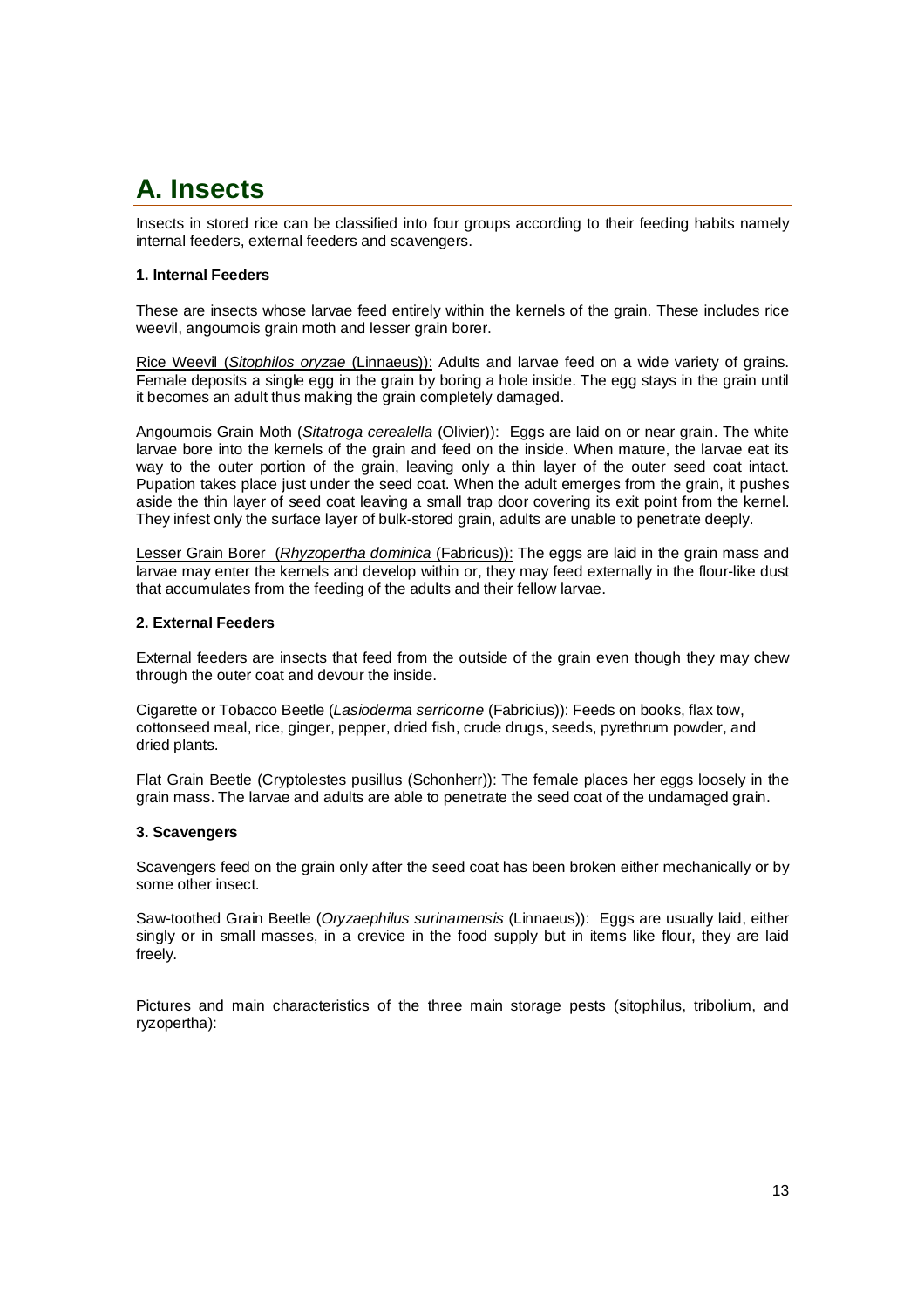**Sitophilus oryzae**



**Common name**: Rico weevil  **Family:** Curculionidae **Description:** size: 2.5 - 3.5 mm shape: more or less cylindrical colour: black-brown with four reddish spots on the elytra recognition: well defined snout: elbowed and clubbed antennae; circular punctures on the prothorax; can fly **Life history**  range of temperature: 17 - 34°C optimal temperature: 28°C range of rel. humidity: 45 - 100% optimal rel. humidity: 70% eggs laid: up to 150 separately deposited inside the grain life cycle: 35 days at optimum 110 days at sub-optimal conditions

## **Damage**

 Adults and legless larvae are primary pests of cereals, rice and dried cassava. Larvae spend their lives inside the grain.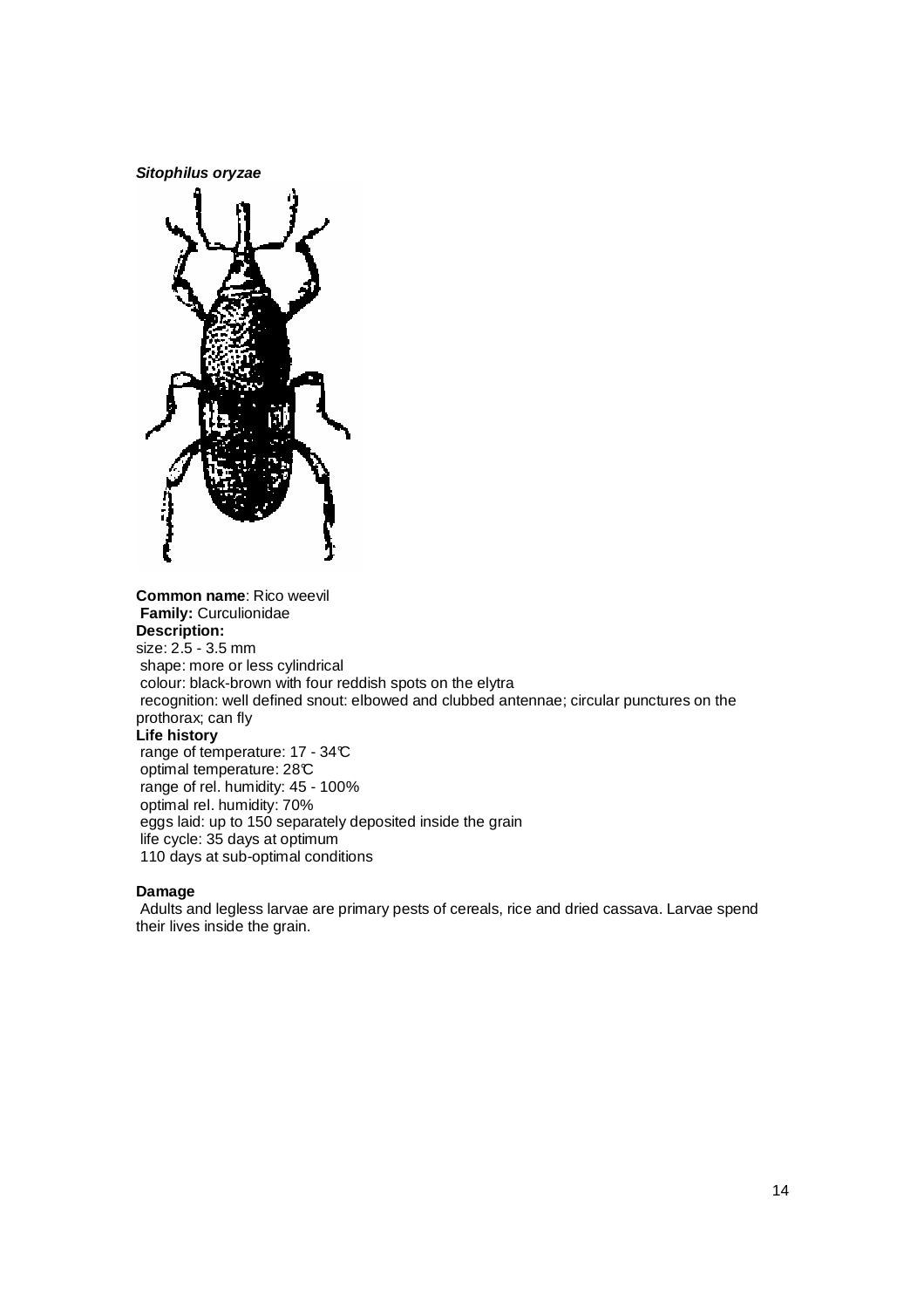**Tribolium castaneum** 



**Common name**: Rust-red flour beetle  **Family**: Tenebrionidae **Description**  size: 3 - 4 mm shape: elongate body, more or less parallel sided colour: red brown - dark brown recognition: antennae are inserted under the sides of the head (frontal ridge) and form a threesegmented club; elytra with finely punctured lines **Distribution:** throughout the tropics and the subtropics **Life history**  range of temperature: 22 - 40°C optimal temperature: 35°C range of rel. humidity: 1 - 90% optimal rel. humidity: 75% eggs laid: up to 500 life cycle: 20 days under optimum conditions

### **Damage**

 Larvae and adults are secondary pests and attack cereals and cereal products, groundnuts, nuts, spices, coffee, cocoa, dried fruit and occasionally pulses. Infestation leads to persistent disagreeable odours of the products.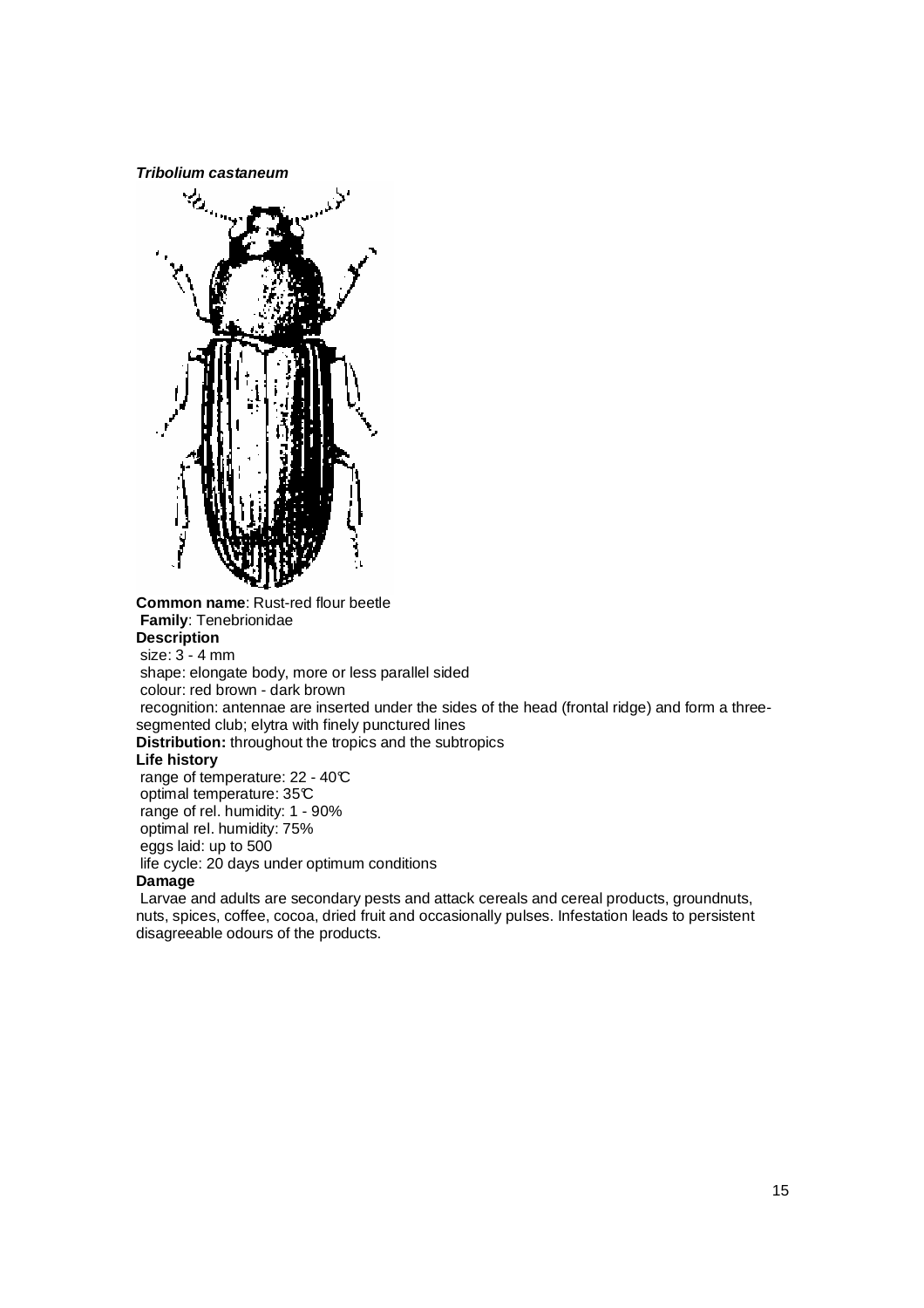**Rhyzopertha dominica**



**Distribution:** mainly in tropical and sub-tropical regions

## **Life history**

 range of temperature: 18 - 38°C optimal temperature: 34°C range of rel. humidity: 25 - 70% optimal rel. humidity: 60 - 70% eggs laid: 300 - 500 life cycle:20 - 84 days **Damage**

Primary pest of cereal grains, other seeds, cereal products, dried cassava, etc. Damage is done by adults and larvae, which develop within the grain.

(source: Gwinner et al, Manual on the Prevention of Post-harvest Grain losses, GTZ, Escborn, 1996)

### **B. Rodents**

Rodents are characterised by their teeth. They have a pair of incisor teeth in the upper and lower jaws. The incisors are curved inwards and have an extremely hard anterior coating. The softer inside layer is worn down much more rapidly than the hard, outer layer. This means that the teeth are continually kept sharp, enabling them to damage even materials such as masonry and electric cables. The incisors do not stop growing. This means that the animals are forced to gnaw steadily in order to wear them down.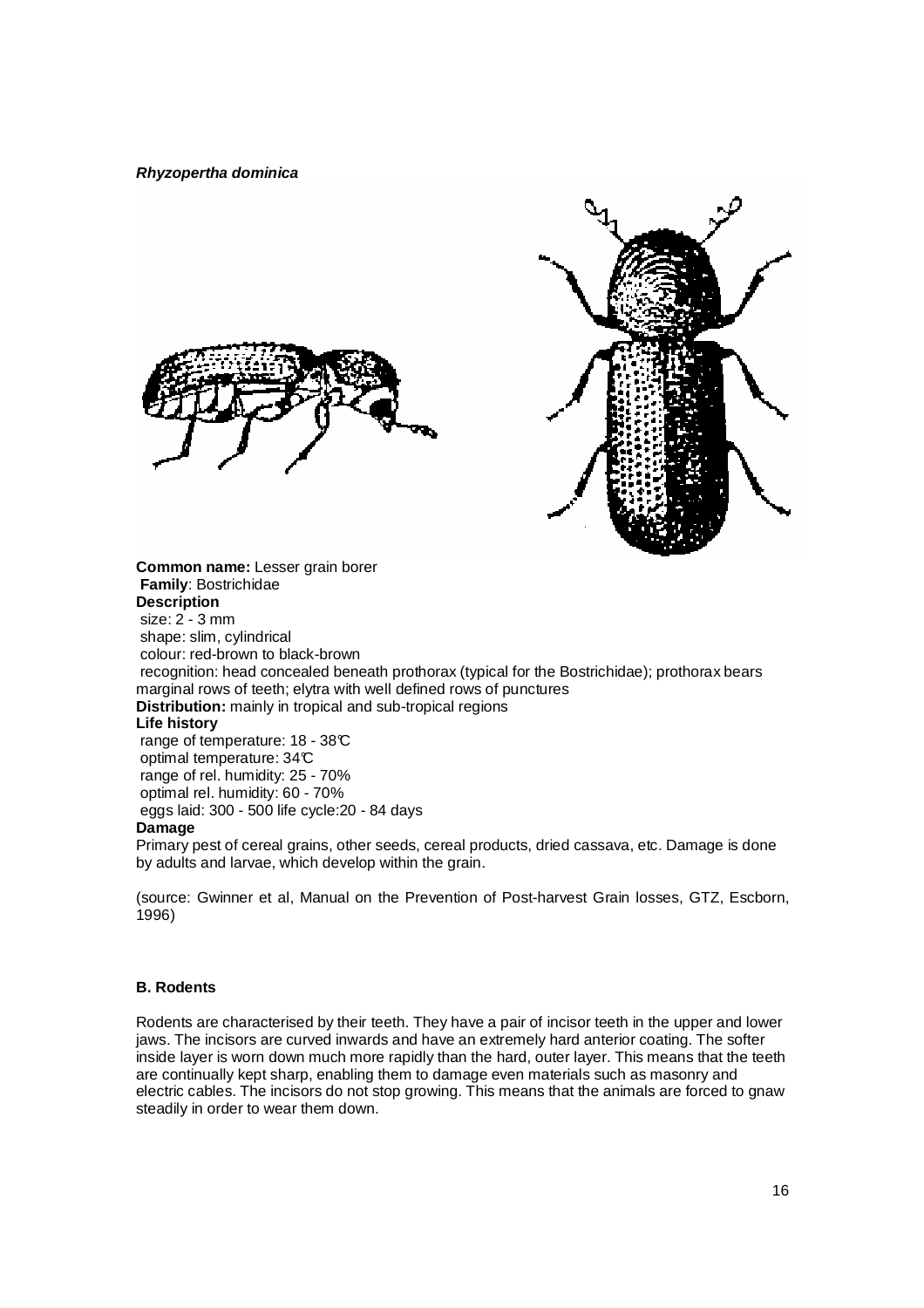The three most important rodent species are:

- Black rat or House rat (Rattus rattus)
- Norway rat or Common rat (Rattus norvegicus)
- House mouse (Mus musculus)

There are also a number of species which are of great importance in specific regions:

- Multi-mammate rat *(Mastomys natalensis)* in Africa and the Middle East:
- Bandicoot rat (Bandicota bengalensis) in Southern and South East Asia;
- Pacific rat (Rattus exulans) in South East Asia, also occurring in Southern Asia

Rats and mice cause losses in a number of ways:

## - **Feeding on stored produce**

Rats eat an amount of food equivalent to 7% of their body weight daily, i.e. a rat with a body weight of 250 g will eat around 25 g daily, amounting to 6.5 kg of grain a year. Mice eat a daily amount equivalent to around 15% of their body weight, i.e. a mouse weighing 25 g will eat between 3 and 4 g a day, amounting to 1.4 kg of grain a year. Besides feeding on stored produce, actual losses are much higher, as rodents contaminate the stored produce with urine, faeces, hair and pathogenic agents. As it is extremely difficult if not impossible to remove filth produced by rodents from the stored produce, infested batches often have to be declared unfit for human consumption.

There are around 50 diseases which can be transferred to man by rodents, including typhoid, paratyphoid, and scabies. In addition, rodents may be vectors of a large number of diseases affecting domestic animals. The problems and costs resulting from these diseases are not normally taken into account when assessing infestation by rodents.

As rodents prefer food rich in proteins and vitamins and feed mainly on the embryo, they cause particular damage to the nutritional value and germination ability of seeds.

- **Damage to material and equipment** (e.g. tarpaulins, bags, pallets, sprayers) and to the store itself (cables, doors).

These often lead to subsequent damage:

- Produce leaking out of damaged bags or storage containers
- Bags stacks collapsing due to damage to the lower layers
- Short circuits leading to sparks or fire from cables being chewed
- Silos and warehouses may subside or even collapse as a result of being undermined
- Drainage canals around a store may be damaged.

## **Signs of rodent infestation**

When there are signs of rodent infestation, it is necessary to conduct a thorough investigation of the store, its immediate surrounding area and neighbouring land.

There are a large number of clear signs of rodent infestation:

### **Live animals**

Rodents are mainly active at night. If animals are nonetheless seen during the daytime, this is a sign of an already advanced stage of infestation.

## **Droppings**

The shape, size and appearance of droppings can provide information as to the species of rodent and the degree of infestation. The droppings of Norway rats are around 20 mm in length and are found along their runs. The droppings of Black rats are around 15 mm long and are shaped like a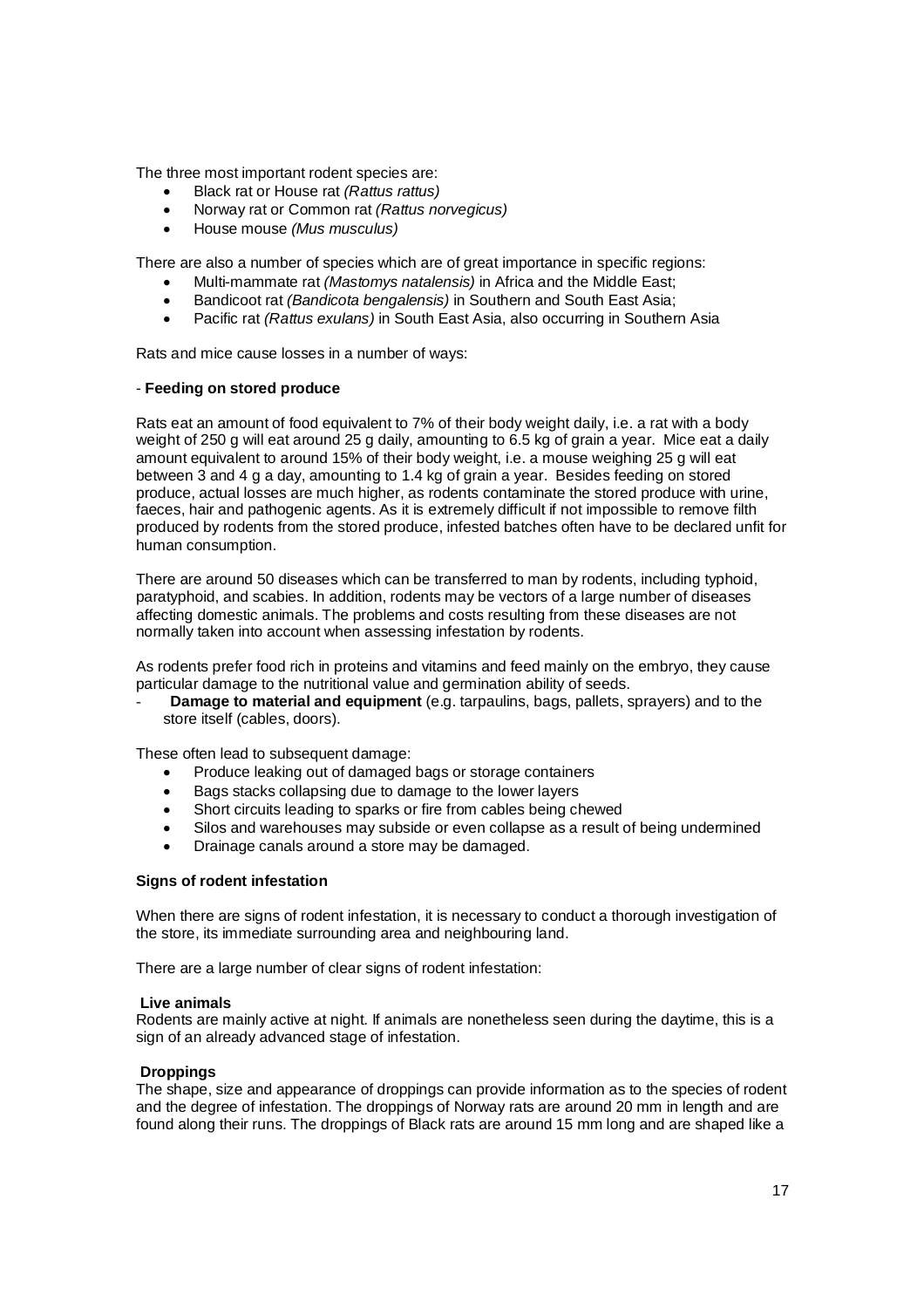banana. Mouse droppings are between 3 and 8 mm in length and irregular in shape. Droppings are soft and shiny when fresh, becoming crumbly and matt black or grey in colour after 2 - 3 days.

## **Runs and tracks**

Runs, such as those of Norway rats, are to be found along the foot of walls, fences or across rubble. They virtually never cross open areas of land, but always pass through overgrown territory, often being concealed by long grass.

Runs inside buildings can be recognized by the fact that they are free of dust. The animal's fur coming into contact with the wall leaves dark, greasy stains. Even Black rats, which do not have any fixed runs, can leave similar greasy stains at points which they pass regularly, e.g. when climbing over roof beams.

### **Footprints and tail marks**

Rats and mice leave footprints and tail marks in the dust. If you suspect there might be rodent infestation, scatter some sort of powder (talcum powder, flour) on the door at several places in the store and later check for traces. The size of the back feet serves as an indication of the species of rodent:

- Back feet larger than 30 mm: Black rat, Norway rat, Bandicoot rat.
- Back feet smaller than 30 mm: House mouse, Multi-mammate rat, Pacific rat.

### **Tell-tale damage**

Rats leave relatively large fragments of grain they have nibbled at (gnaw marks). They generally only eat the embryo of maize. Sharp and small leftovers are typical for mice. Rodent attack can further be detected by damaged sacks where grain is spilled and scattered. Small heaps of grain beneath bag stacks are a clear sign. These should be checked for using a torch on regular controls.

Attention should be paid to damaged doors, cables and other material.

### **Burrows and nests**

Depending on their habits, rodents either build nests inside the store in corners as well as in the roof area or in burrows outside the store. Rat holes have a diameter of between 6 and 8 cm, whereas mice holes are around 2 cm in diameter. These holes can be found particularly in overgrown areas or close to the foundations of a store.

### **Urine**

Urine traces are fluorescent in ultraviolet light. Where available, ultraviolet lamps can be used to look for traces of urine.

### **Preventive measures**

The most essential factors for the occurrence of rodents are:

- sufficient supplies of food
- protected places in which to build burrows and nests
- hiding places
- access to produce

Good store management and preventive measures taken as part of an integrated control programme can help to deal with these factors.

## **Storage Hygiene and Technical Measures**

- Keep the store absolutely clean! Remove any spilt grain immediately as it attracts rodents!
- Store bags in tidy stacks set up on pallets, ensuring that there is a space of I m all round the stack!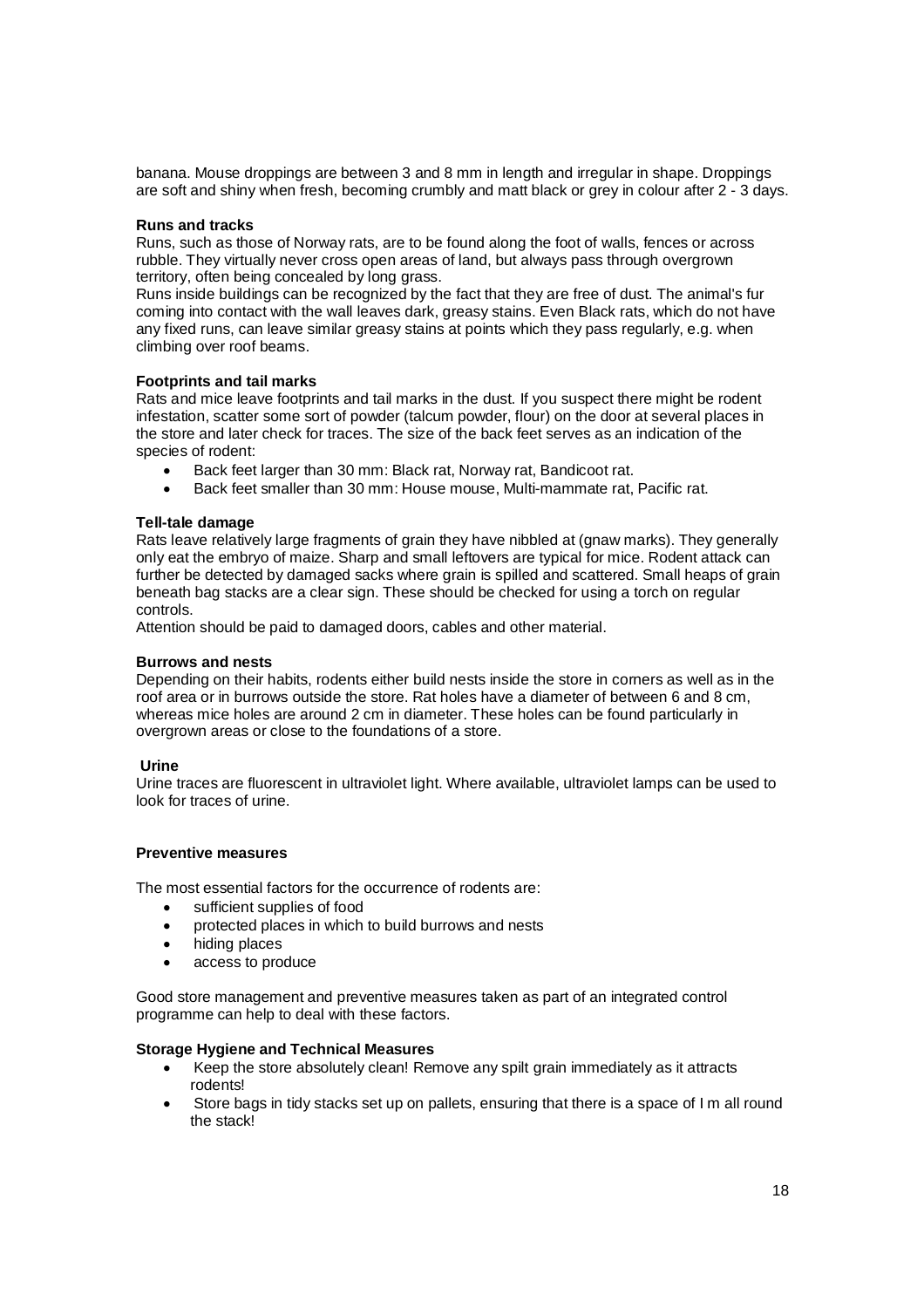- Store any empty or old bags and fumigation sheets on pallets, and if possible in separate stores!
- Keep the store free of rubbish in order not to provide the animals with any places to hide or nest! Bum or bury it!
- Keep the area surrounding the store free of tall weeds so as not to give the animals any cover! They have an aversion to crossing open spaces.
- Keep the area in the vicinity of the store free of any stagnant water and ensure that rainwater is drained away, as it can be used as source of drinking water.

## **Keeping Rodents Out**

The requirements of preventive rodent control must be taken into account whenever new stores are being built. Particular attention should be paid to doors, ventilation openings, brickwork and the junctions between the roof and the walls. Repair any damage to the store immediately! This applies especially to the doors.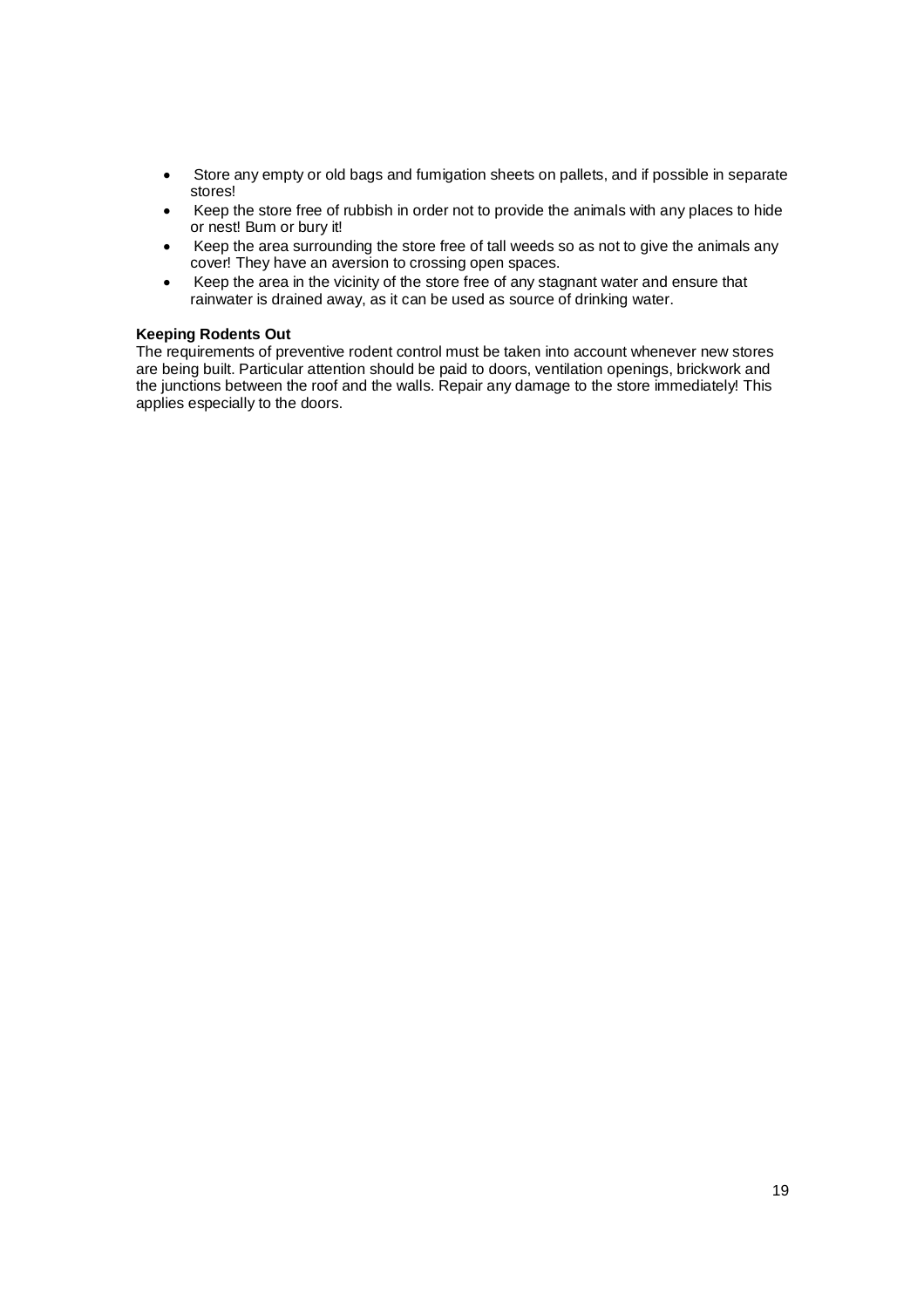# **Index**

| 1            |  |
|--------------|--|
| 1.4          |  |
|              |  |
|              |  |
|              |  |
| $\mathbf{2}$ |  |
|              |  |
| 23           |  |
|              |  |
| 25           |  |
|              |  |
|              |  |
|              |  |
|              |  |
|              |  |
| 3            |  |
|              |  |
|              |  |
|              |  |
|              |  |
|              |  |
|              |  |
|              |  |
|              |  |
| 4            |  |
|              |  |
|              |  |
|              |  |
|              |  |
| 6            |  |
| 6.5          |  |
|              |  |
|              |  |
| A            |  |
|              |  |
|              |  |
|              |  |
|              |  |
|              |  |
|              |  |
|              |  |
|              |  |
|              |  |
|              |  |
|              |  |
|              |  |
|              |  |
|              |  |
|              |  |
|              |  |
| B            |  |

| - 3 |  |
|-----|--|
|     |  |
|     |  |
|     |  |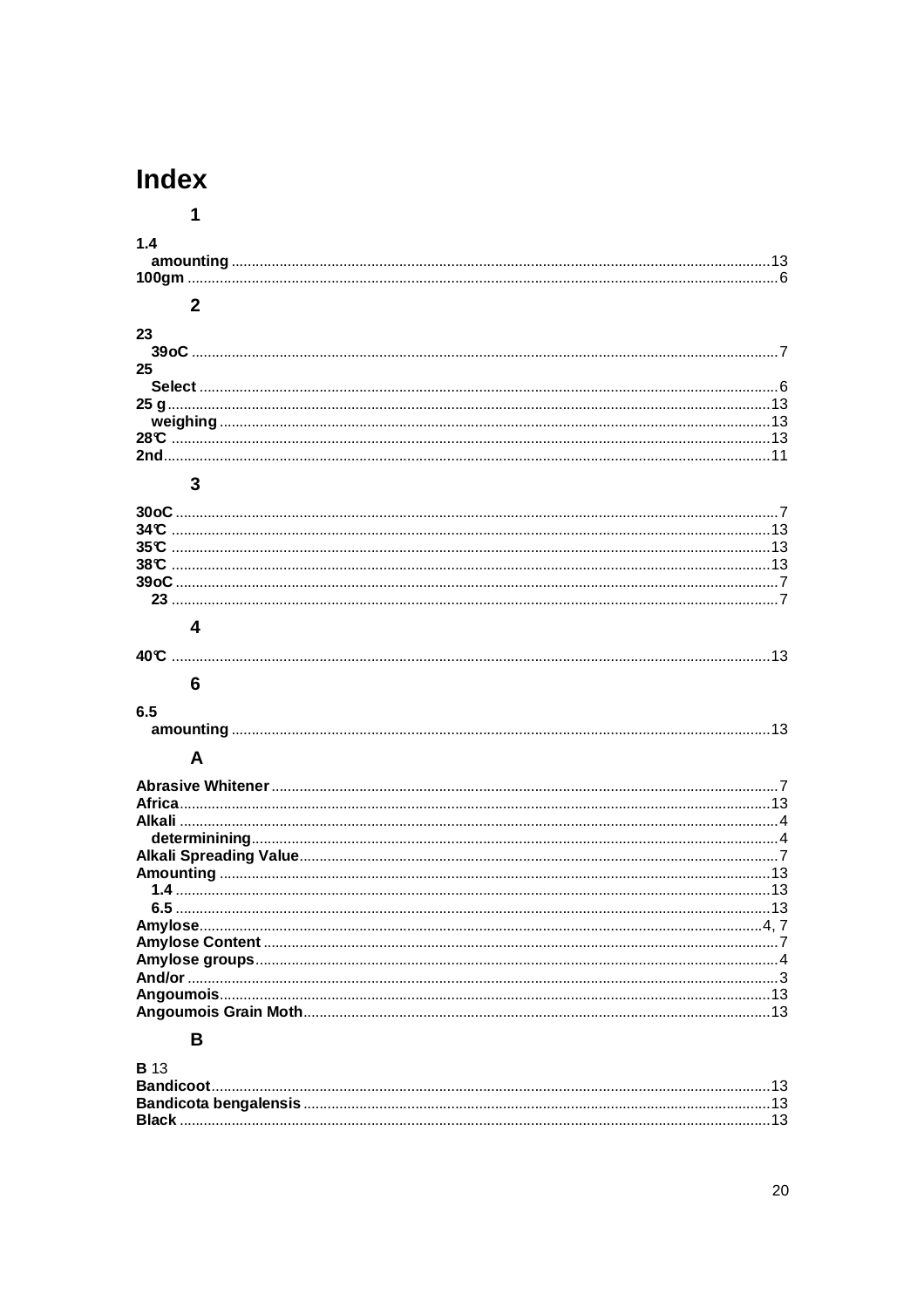## $\mathbf c$

## D

## $\bar{\mathsf{E}}$

## $\bar{\mathsf{F}}$

## G

| G <sub>13</sub> |  |
|-----------------|--|
|                 |  |
|                 |  |
|                 |  |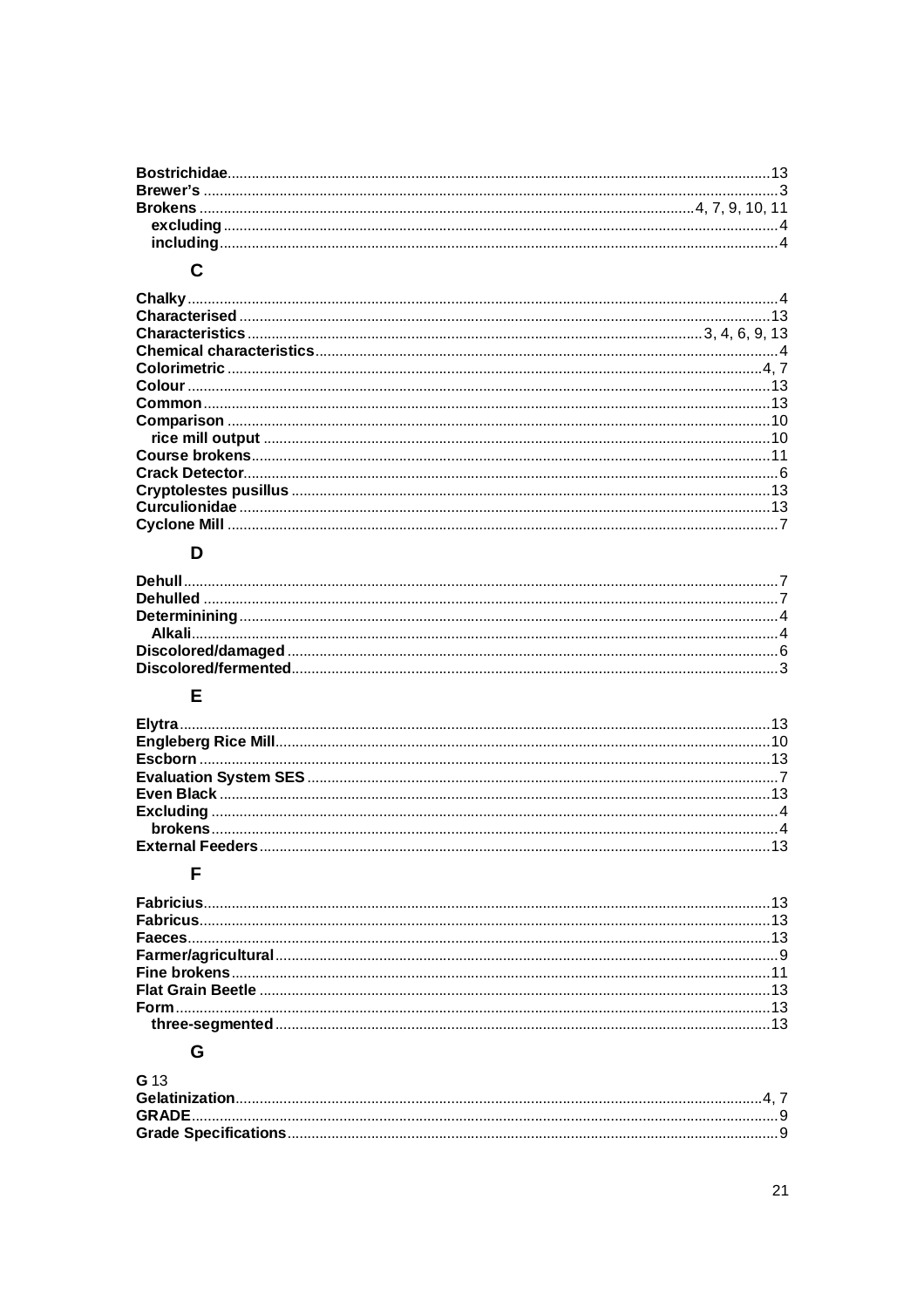## $\overline{\mathsf{H}}$

## $\mathbf{I}$

## $\mathsf{J}$

 $\overline{\mathsf{K}}$ 

## $\bar{\mathbf{L}}$

## M

**M** 13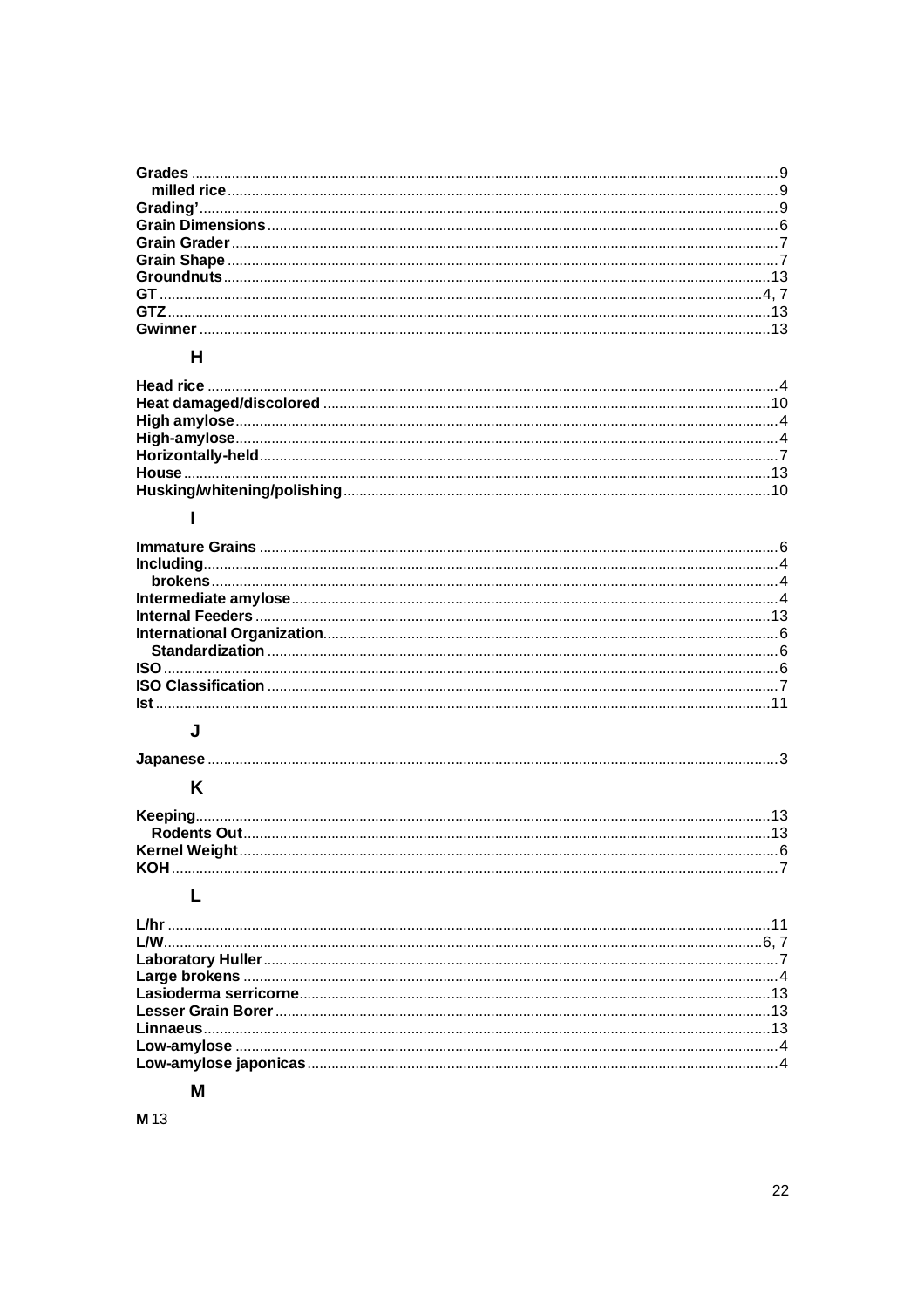## $\overline{\mathsf{N}}$

## $\mathbf{o}$

## $\overline{P}$

| <b>Pacific</b> |  |
|----------------|--|
|                |  |
|                |  |
|                |  |
|                |  |
|                |  |
|                |  |
|                |  |
|                |  |
|                |  |
|                |  |
|                |  |
|                |  |
|                |  |
|                |  |
|                |  |
| Prothorax.     |  |
|                |  |

## $\mathbf Q$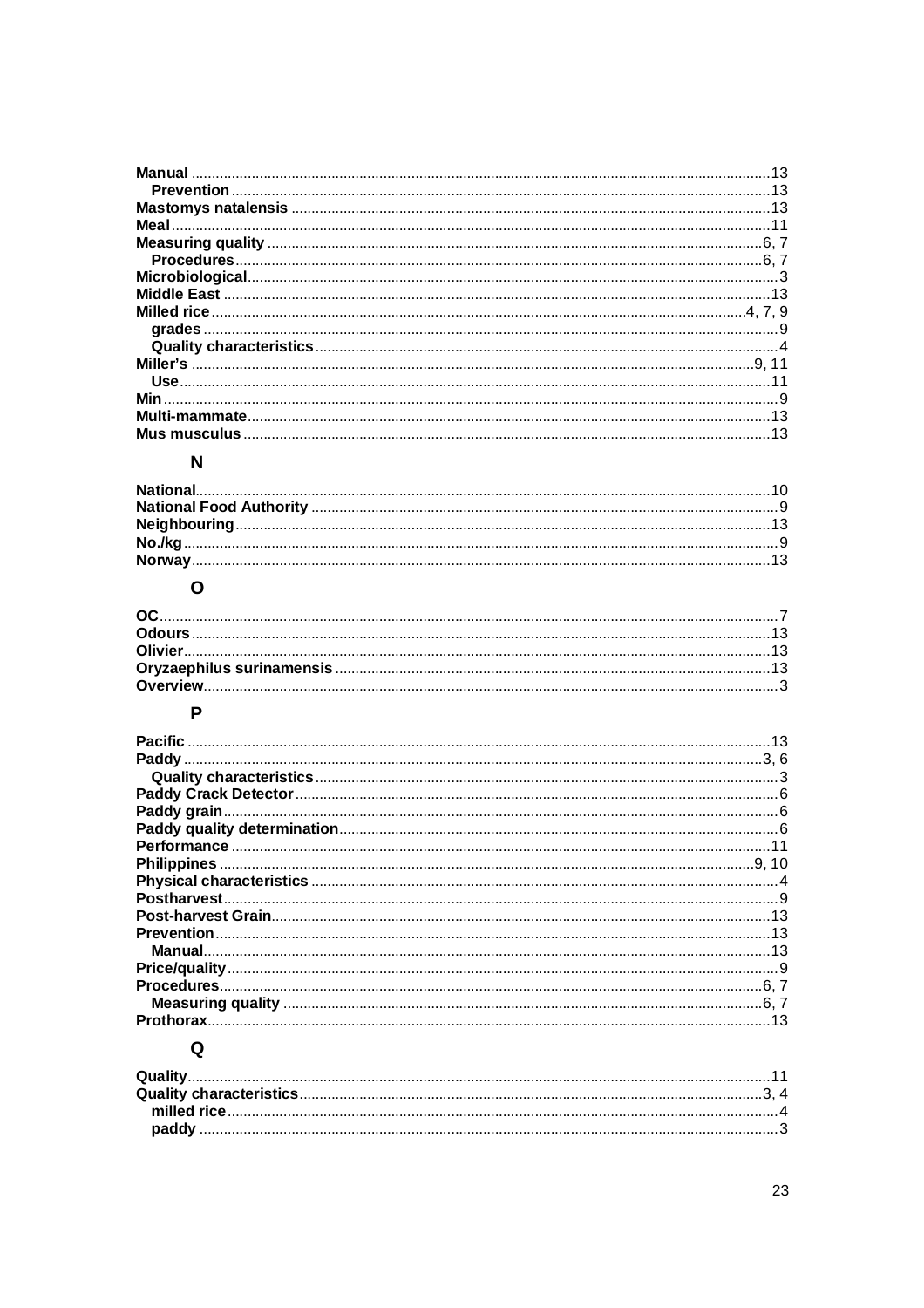## $\overline{\mathsf{R}}$

## S

| <b>Satake</b>         |    |
|-----------------------|----|
|                       | 13 |
| Schonherr             | 13 |
| Select                |    |
| 25                    |    |
|                       |    |
| <b>SES Scale</b>      |    |
|                       |    |
|                       | 13 |
|                       | 13 |
|                       |    |
| <b>Small brokens.</b> |    |
|                       |    |
| Southern              |    |
|                       |    |
| Standardization       |    |
|                       |    |
| <b>Standards</b>      |    |
|                       |    |

## $\mathbf{T}$

|                 | 10 |
|-----------------|----|
|                 |    |
|                 |    |
|                 |    |
|                 |    |
|                 |    |
|                 |    |
| form 13         |    |
|                 |    |
|                 |    |
|                 |    |
|                 |    |
| <b>Unhullad</b> |    |

|--|--|